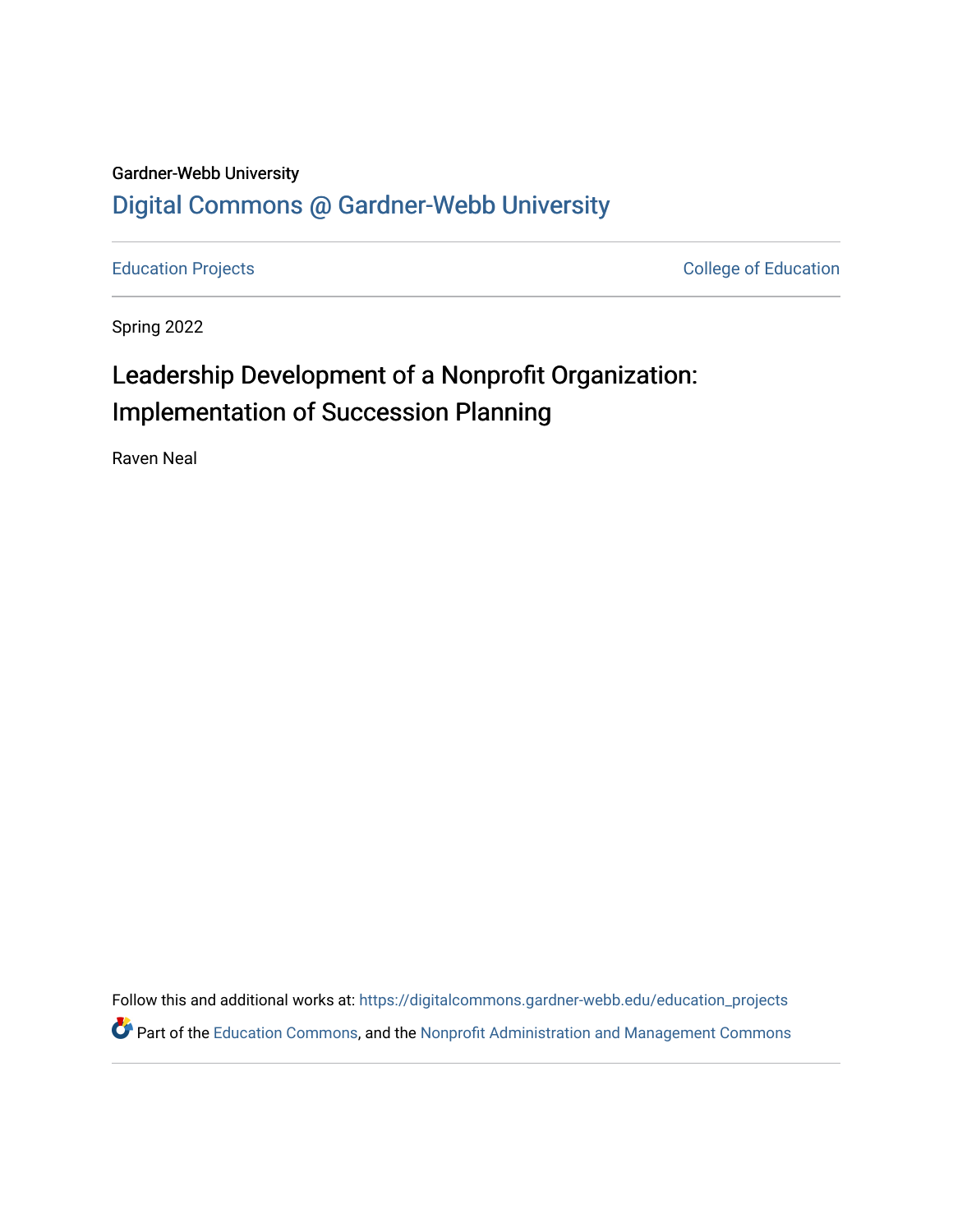## **Consultancy Project Executive Summary**

| Organization:             | Gardner-Webb University College of Education                                                           |
|---------------------------|--------------------------------------------------------------------------------------------------------|
| Project Title:            | LEADERSHIP DEVELOPMENT OF A NONPROFIT<br>ORGANIZATION: IMPLEMENTATION OF<br><b>SUCCESSION PLANNING</b> |
| Candidate:                | Raven Neal                                                                                             |
| <b>Consultancy Coach:</b> | Dr. Jeffrey Hamilton                                                                                   |
| Defense Date:             | April 05, 2022                                                                                         |
| Authorized by:            | Ebony Summers-Fogel, Chapter President                                                                 |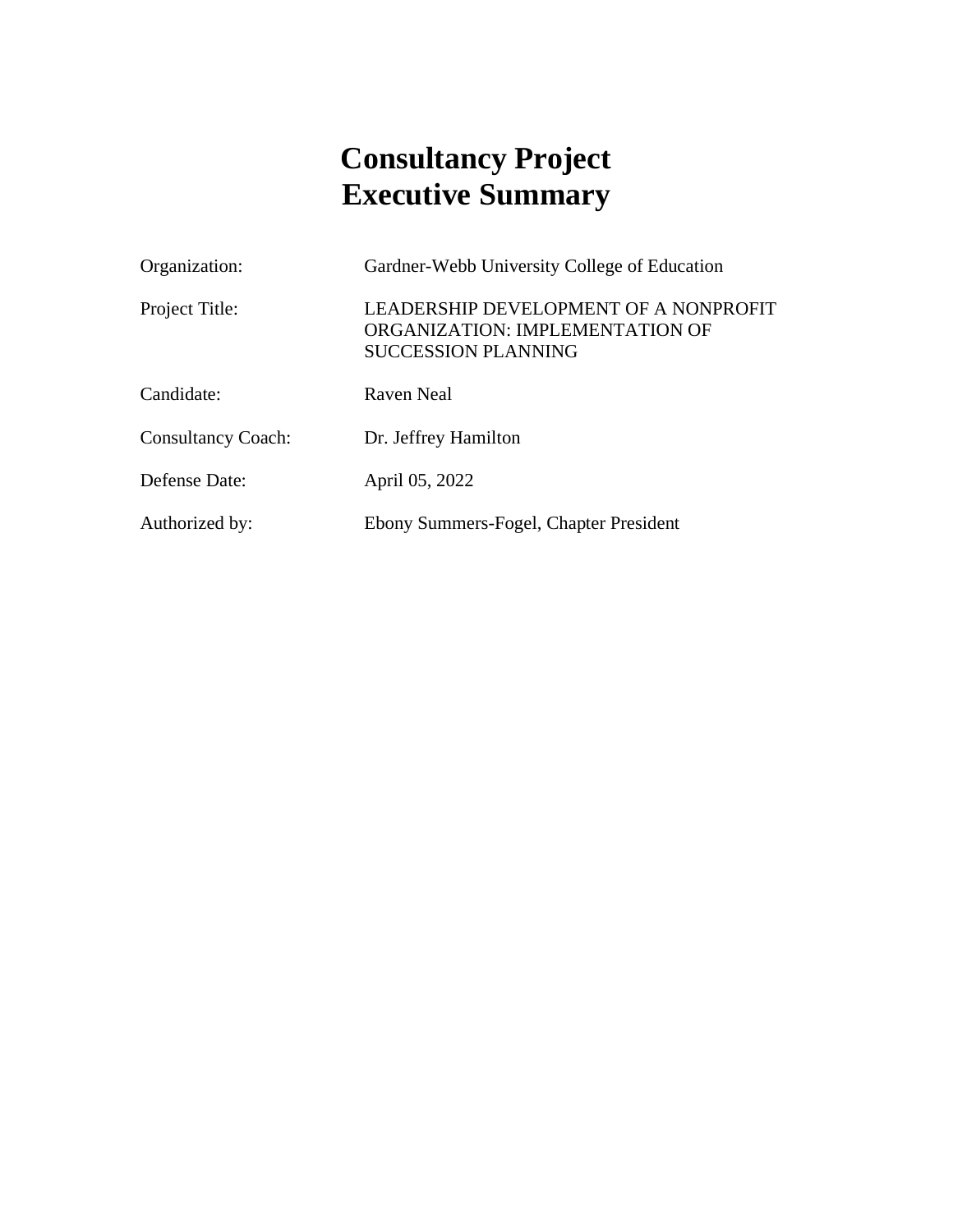#### **Approval**

This consultancy project was submitted by Raven Neal under the direction of the persons listed below. It was submitted to Gardner-Webb University College of Education and approved in partial fulfillment of the requirements for the degree of Doctor of Education at Gardner-Webb University.

Dr. Jeffrey Hamilton, Faculty Advisor Date Gardner-Webb University

\_\_\_\_\_\_\_\_\_\_\_\_\_\_\_\_\_\_\_\_\_\_\_\_\_\_\_\_\_\_\_\_\_\_\_\_\_\_ \_\_\_\_\_\_\_\_\_\_\_\_\_\_\_

Ebony Summer-Fogel, Site Advisor Date Chapter President

\_\_\_\_\_\_\_\_\_\_\_\_\_\_\_\_\_\_\_\_\_\_\_\_\_\_\_\_\_\_\_\_\_\_\_\_\_\_ \_\_\_\_\_\_\_\_\_\_\_\_\_\_\_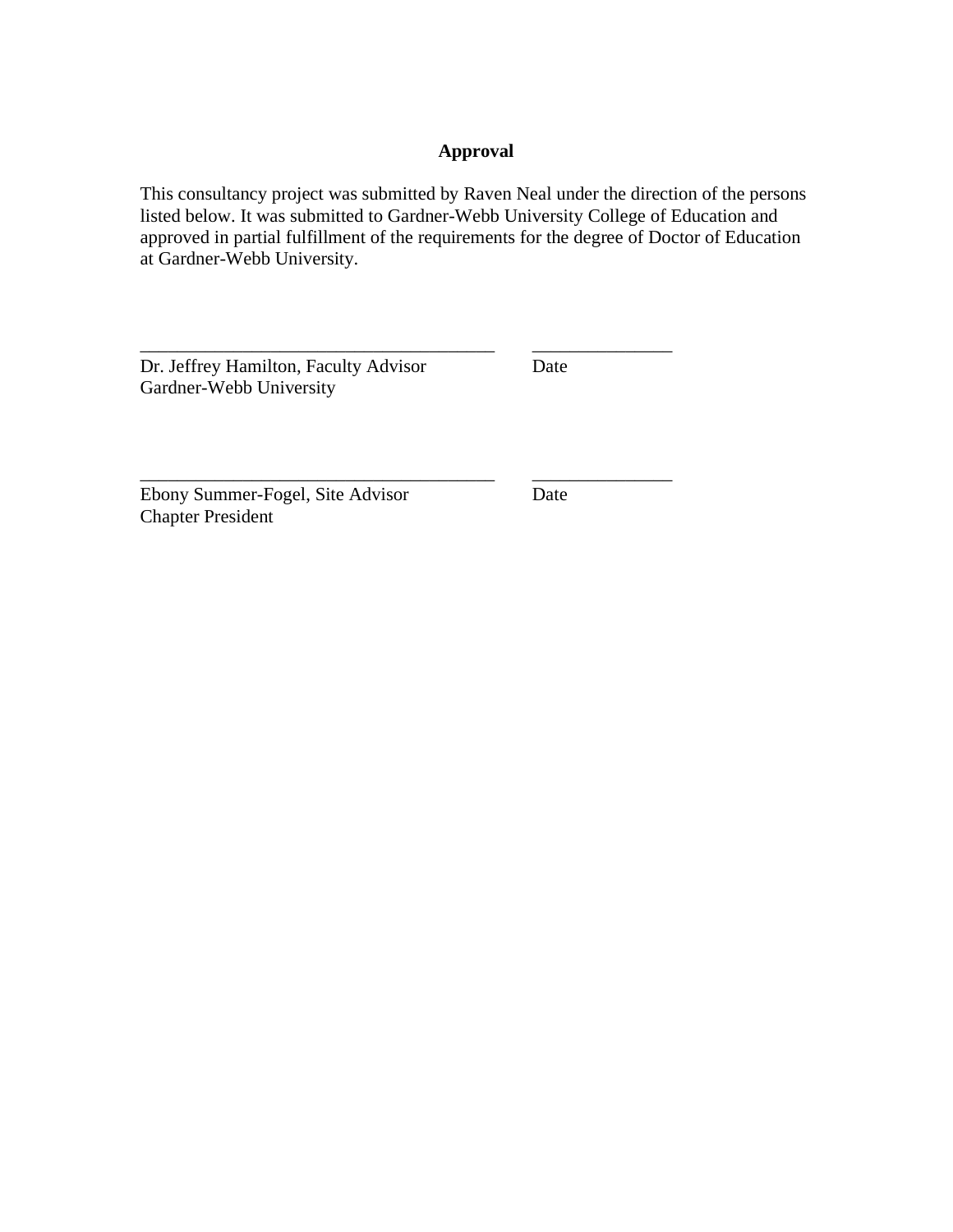#### **Acknowledgements**

A journey is not a journey without all those who rode with you. I would like to thank God for always directing my path even when I wanted to veer. I would like to thank the professors of the DEOL program for your guidance and support. I would like to give special acknowledgement to Dr. John Balls of the DEOL program. I appreciate your advice and sharing of knowledge regarding the organizational consulting profession. Thank you to my family, friends, and sorority sisters for your love and support; you all are truly my cheerleaders, prayer partners, and stress relievers. Thank you to Ebony Summers-Fogle and the Executive Board of the Lambda Nu Zeta Chapter of Zeta Phi Beta Sorority, Inc. for allowing me to guide you through this project. I hope it is proven to be beneficial for years to come. I would like to thank Mrs. Tara Ancrum and Mrs. Katrina Bell for serving as members of the task force for this project.

I want to acknowledge my grandmother Mamie T. Neal who left this earth before I could complete my doctoral journey. I am sure she is proud.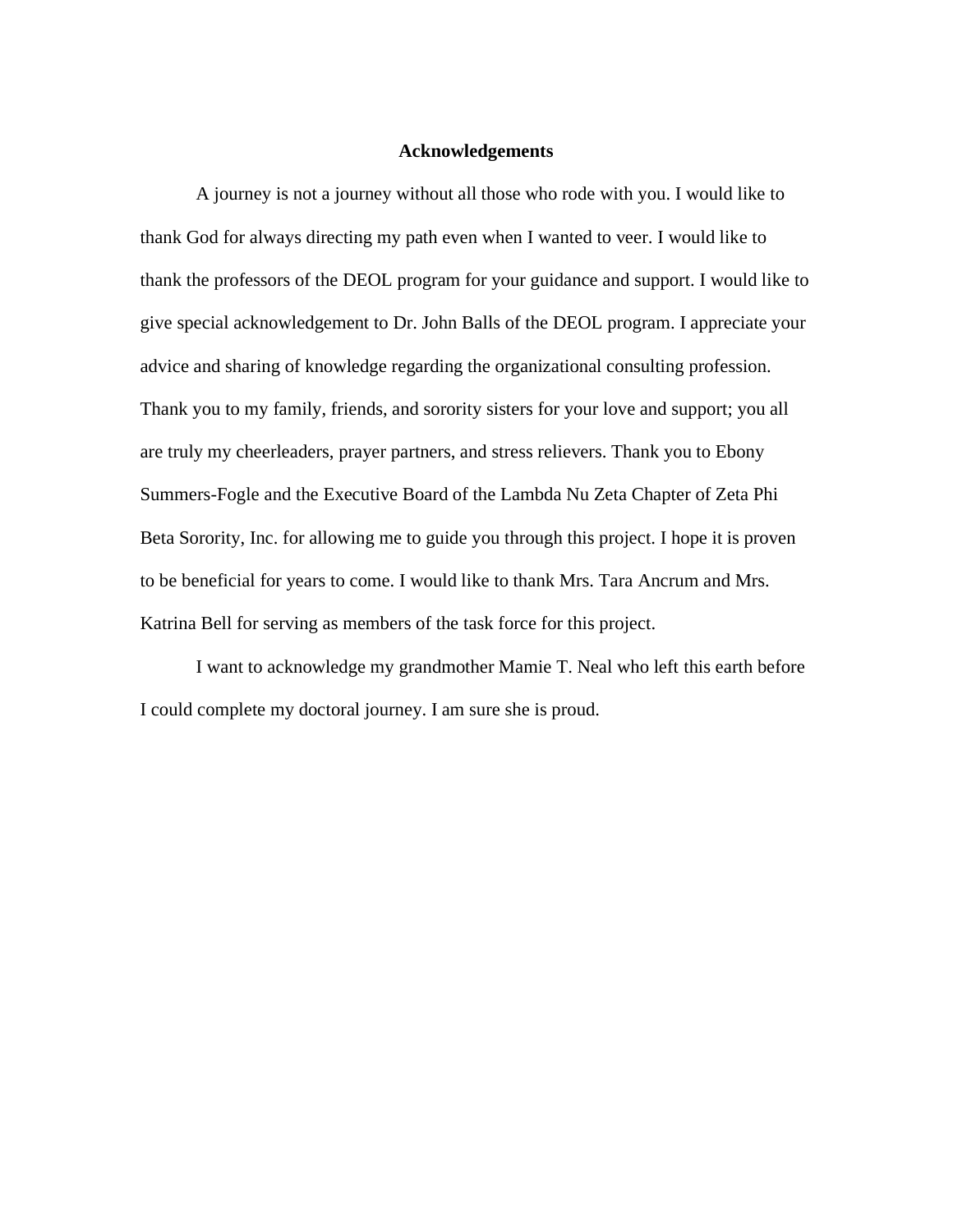#### **Abstract**

#### LEADERSHIP DEVELOPMENT OF A NONPROFIT ORGANIZATION:

IMPLEMENTATION OF SUCCESSION PLANNING. Neal, Raven, 2022: Consultancy Project, Gardner-Webb University.

This project investigated the reasons why the Lambda Nu Zeta Chapter of Zeta Phi Beta Sorority, Inc. is struggling with members not running for leadership positions and adequate succession planning. The project presented a leadership academy manual as an intervention to the lack of members stepping up to run for leadership positions. The leadership academy focuses on leadership development through knowledge building, shadowing, and mentoring. The projected outcome of implementing this manual is the members of the Lambda Nu Zeta Chapter would feel competent and confident enough to hold a position and to fulfill its obligations fully. The Lambda Nu Zeta Chapter of Zeta Phi Beta Sorority, Inc. is made up of dynamic women who are passionate about the sorority's mission and vision. The women in this group are committed to their community and take pride in being a small but mighty chapter. They refer to themselves as the small chapter with a big heart.

*Keywords:* leadership development, succession planning, sorority leadership, women leaders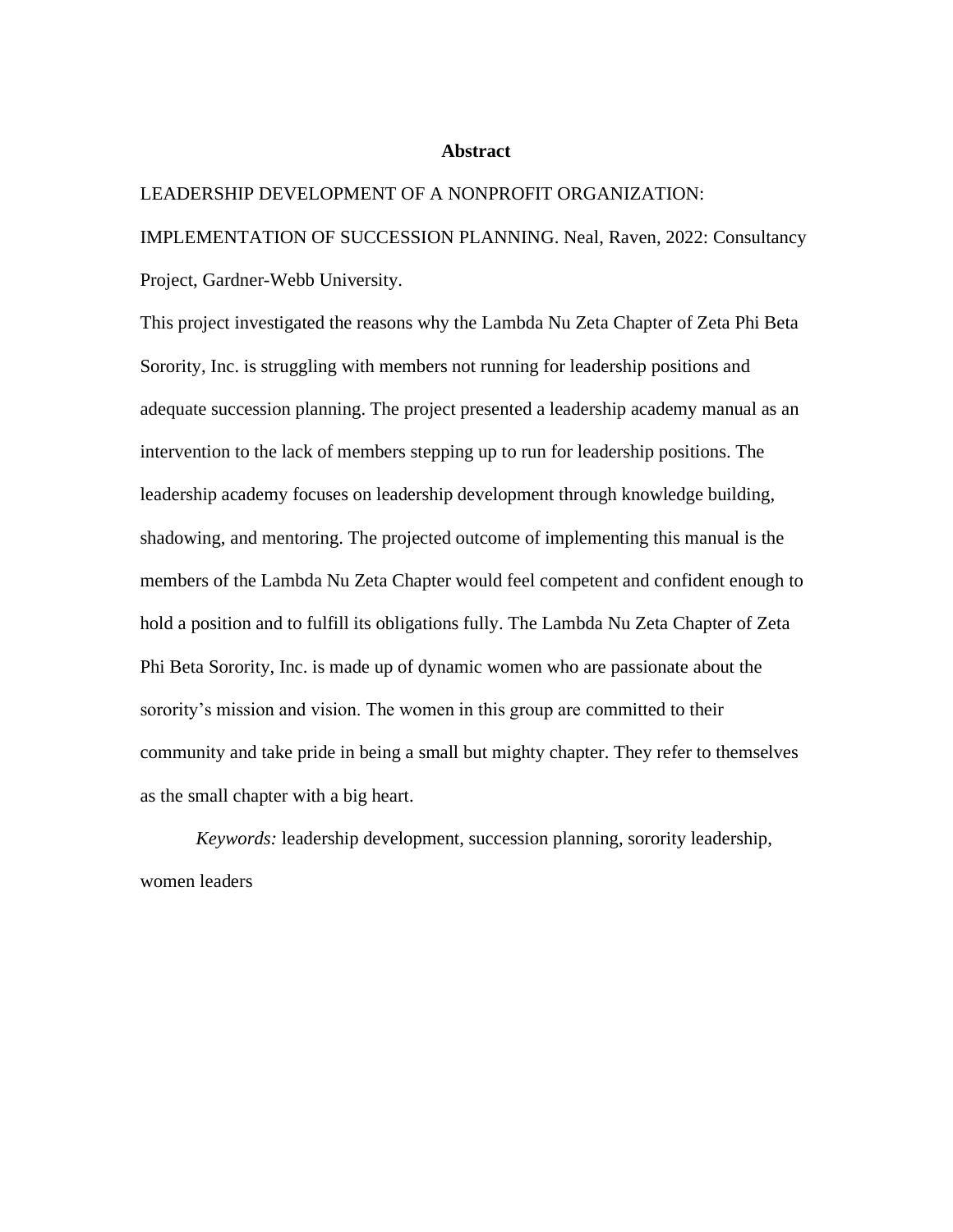#### **Table of Contents**

| 2<br>3<br>$\overline{4}$<br>5<br>6<br>7<br>8<br>9 | $\mathbf{1}$ |  |
|---------------------------------------------------|--------------|--|
|                                                   |              |  |
|                                                   |              |  |
|                                                   |              |  |
|                                                   |              |  |
|                                                   |              |  |
|                                                   |              |  |
|                                                   |              |  |
|                                                   |              |  |
|                                                   |              |  |
|                                                   |              |  |
|                                                   |              |  |
|                                                   |              |  |
|                                                   |              |  |
|                                                   |              |  |
|                                                   |              |  |
|                                                   |              |  |
|                                                   |              |  |
|                                                   |              |  |
|                                                   |              |  |
|                                                   |              |  |
|                                                   |              |  |
|                                                   |              |  |
|                                                   |              |  |
|                                                   |              |  |
|                                                   |              |  |
|                                                   |              |  |
|                                                   |              |  |
|                                                   |              |  |
|                                                   |              |  |
|                                                   |              |  |
|                                                   |              |  |
|                                                   |              |  |
|                                                   |              |  |
|                                                   |              |  |
|                                                   |              |  |
|                                                   |              |  |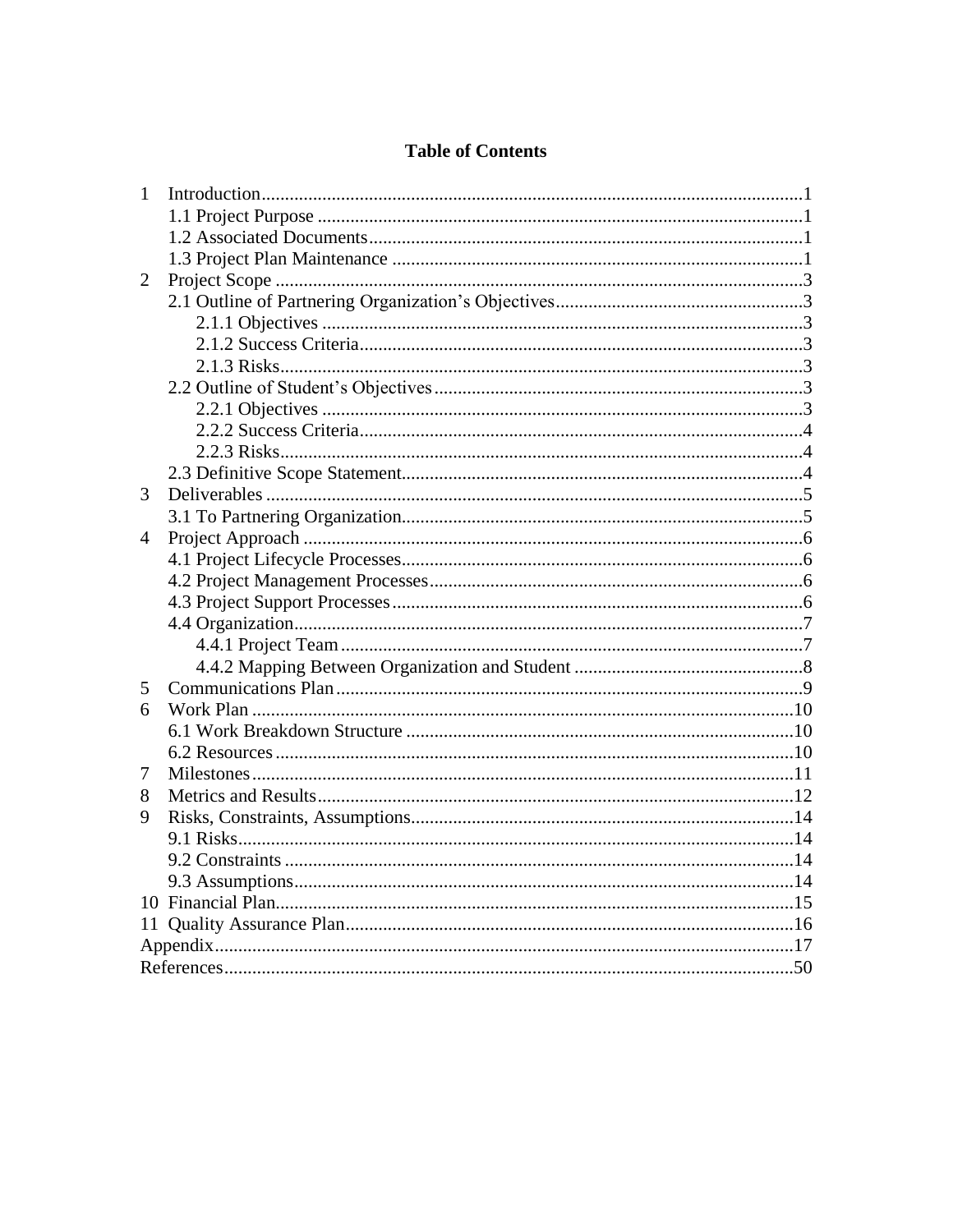#### **1 Introduction**

#### **1.1 Project Purpose**

The Lambda Nu Zeta Chapter of Zeta Phi Beta Sorority, Inc. is a graduate chapter based in Summerville/Ridgeville, South Carolina. The chapter is relatively small in size which has been their status historically. Each chapter of the sorority is required to have a functioning executive board that serves as the leader of the chapter. Typically, a term for the leadership positions ranges from 1 to 2 years. Members who hold leadership positions have the option to run for that office again even if running unopposed. The chapter currently has an executive board where positions have been held for 4 plus years. This has been primarily due to other members not stepping up to run for leadership positions. There also have been years where each position on the executive board was not filled. Current leaders in the chapter have expressed burnout, some in a subtle fashion and some more assertively. Many members have stated the same eight to 10 members hold positions year after year and expressed there needs to be a change.

The executive board is made up of the president, three vice presidents, secretary, assistant secretary, treasurer, treasurer secretary, parliamentarian, chaplain, historian, and keeper of properties. The executive board meets once per month prior to the chapter meeting to discuss any business that needs to be presented at the meeting. During the all-member chapter meetings, business usually flows well. Chapter members are cordial and supportive of one another and ideas that are presented. There is a wide range of members within the chapter; some have been members for over 40 years, and others have joined less than a year ago. The members have diverse backgrounds professionally, including administrators, teachers, medical personnel, and mental health practitioners to name a few. Though so much talent exists within the chapter, there is still a slow response to holding leadership positions, which impacts the succession planning of the chapter.

#### **1.2 Associated Documents**

A professional literature review was completed in support of this project. The search consisted of leadership within sororities, leadership development and succession planning within nonprofit organizations, and leadership development for women. The common themes found in the research were importance of structure, importance of having a diverse program, and importance of mentorship.

#### **1.3 Project Plan Maintenance**

The plan for the project was initially outlined between the project manager and project host. The project manager then presented a proposal to the chapter members who voted unanimously to move forward with the project. The project manager recruited a small task force who assisted with planning and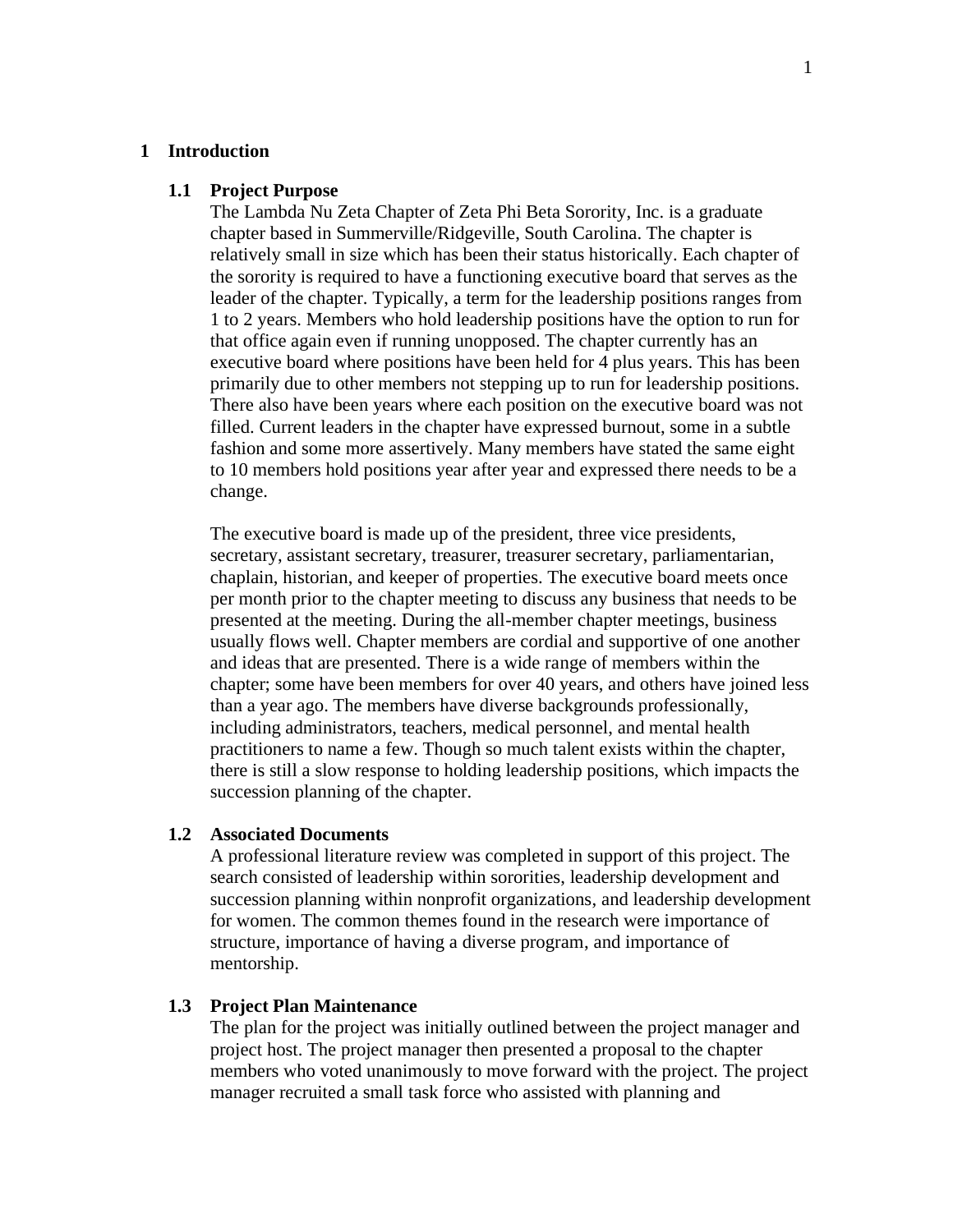implementing the project. The project manager and task force planned to meet virtually every other week for 1.5 hours. The project manager also provided the project host an update twice during the active planning and will complete a final review prior to implementation. The project manager and task force created a tentative timeline and revisited it monthly. The task force began meeting on February 7, 2021 and met consistently thru the end of June. The task force began meeting again in September to complete the project by mid-October 2021. Any changes that needed to be made occurred between the project manager and the task force who served as representatives for the chapter.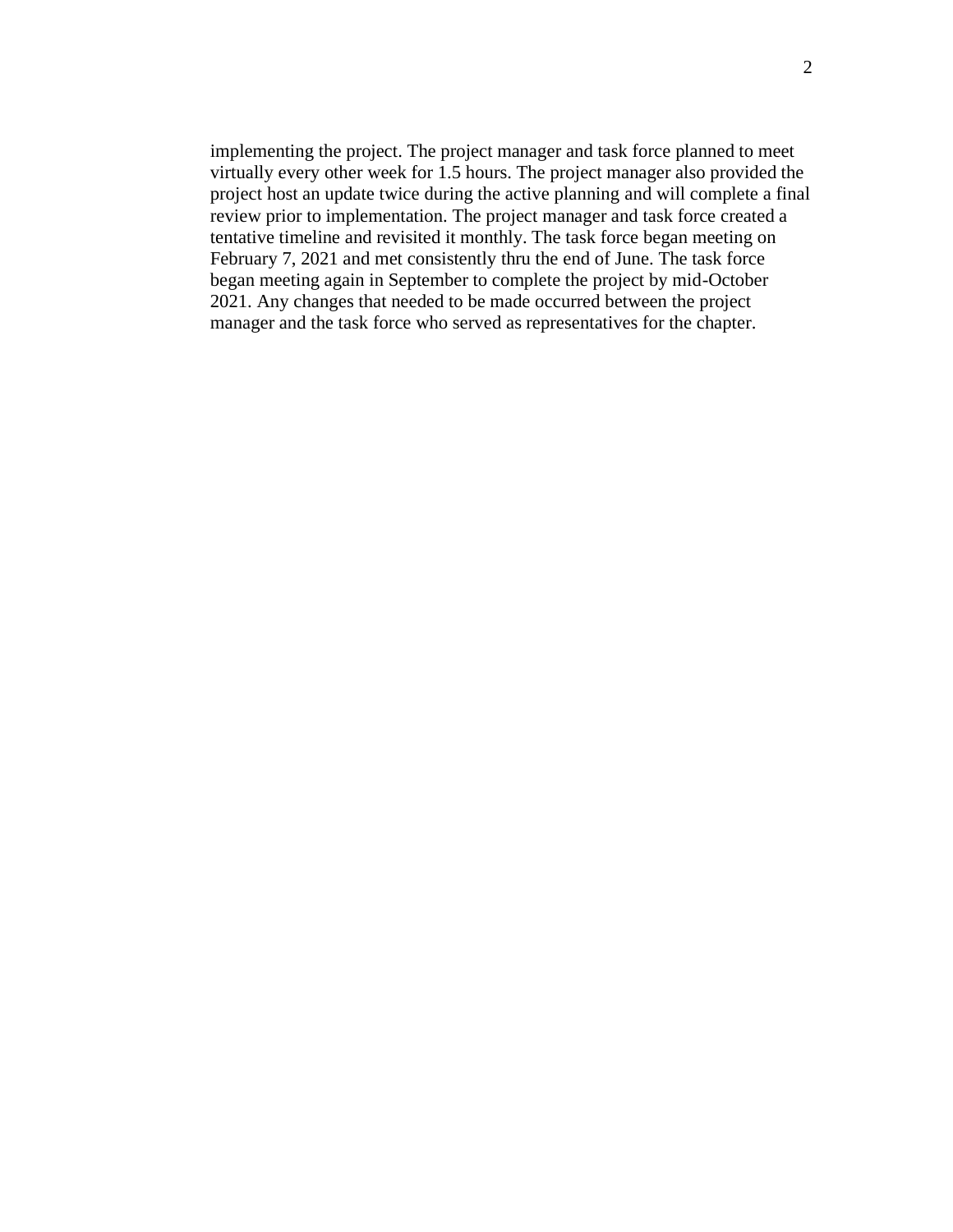#### **2 Project Scope**

#### **2.1 Outline of Partnering Organization's Objectives**

#### **2.1.1 Objectives**

This project would assist the sorority chapter with succession planning. The development of the leadership academy would be a tool the chapter could use to have a form of training for the chapter members who might have an interest in running for a leadership position but may not feel prepared. The sorority chapter leadership as well as the members agreed to this project due to concerns that the same members are cycling through the leadership positions and are burned out. The leadership academy fits into the chapter leadership wanting to have a solid succession plan, wanting to preserve members, and wanting members who have not served to have the knowledge and confidence to serve.

#### **2.1.2 Success Criteria**

The initial success criterion was the chapter members voting to approve the project. This proved that there was a need, with consensus by all chapter members. The next success criterion was participation of the chapter in the data collection. Half of the members completed the survey and four members participated in a virtual interview, which was the number of interviews wanted by the project manager and task force. The data collected from the members were shared with the project host who was pleased with the information collected. Based on the data collected, the project is projected to have a positive impact on the problem faced by the chapter.

#### **2.1.3 Risks**

There is minimal risk associated with this project. The only risk identified throughout the project was the members as well as the task force losing interest in the project. Throughout the sorority year, there are various activities and initiatives that must be fulfilled regardless of there being proper leadership methods established. This could easily push the idea of the leadership academy aside.

#### **2.2 Outline of Student's Objectives**

#### **2.2.1 Objectives**

The project manager's objectives were to pinpoint where the lack of interest in running for leadership positions was stemming from. Another objective was to create an intervention that would address the lack of interest in running for leadership positions. An additional objective which is an addition to the scope of the project was to address membership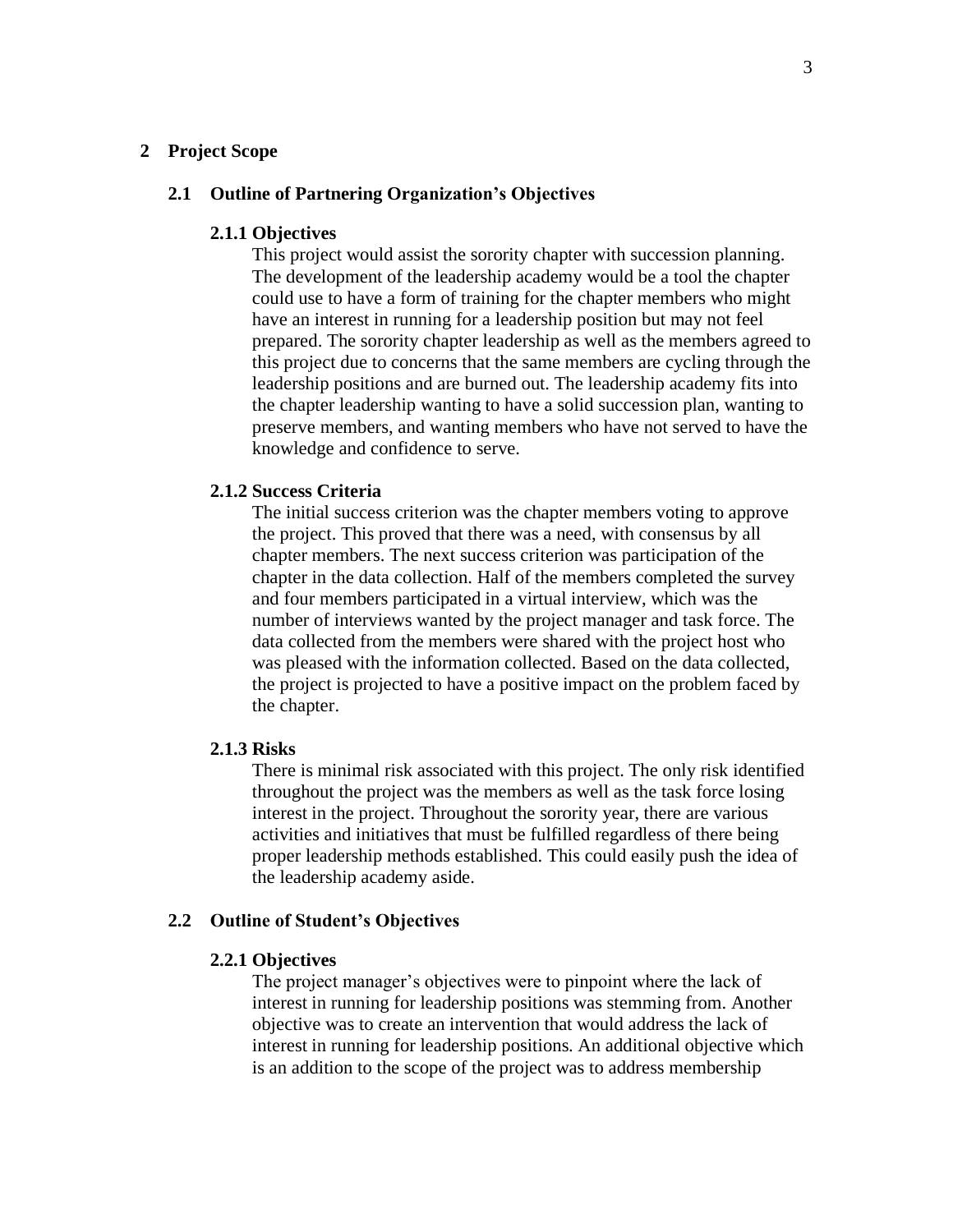retention. The intervention for this objective was to develop a mentorship program along with the social embellishment committee.

#### **2.2.2 Success Criteria**

The project manager measured the success of the project through the reoccurring themes in the data which reflected there is more of a competency issue versus a commitment issue and the ability to meet the competency needs through the creation of a leadership academy manual. The long-term success of this project will be determined once the leadership academy manual is implemented. The hypothesis is the chapter will experience more members running for leadership offices.

#### **2.2.3 Risks**

The identified risk is the chapter as well as the task force losing interest in the project. The risk was minimized first by having an official vote to approve the project from the executive board as well as the membership. There being a loss of interest from the task force as a risk was minimized by the ability of the project manager being able to individually complete the leadership manual if needed.

#### **2.3 Definitive Scope Statement**

This project was responsible for exploring the reasons behind the lack of members running for leadership offices within the chapter and developing an intervention to address the reasons presented.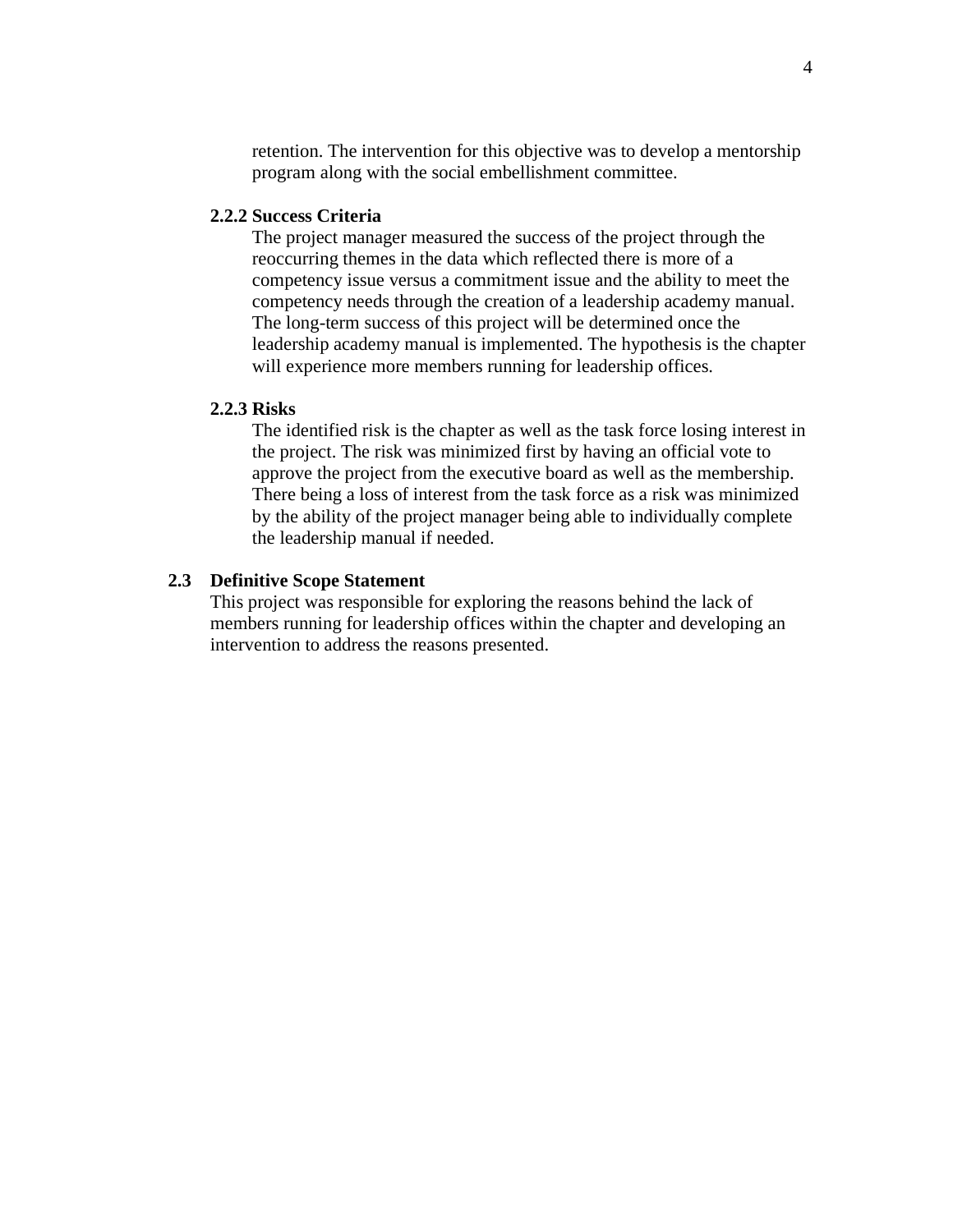#### **3 Deliverables**

#### **3.1 To Partnering Organization**

- Leadership academy manual estimated due date September 18, 2021
- Formal process for the sister-ship mentoring program newly named Sizter 2 Sizter estimated due date September 18, 2021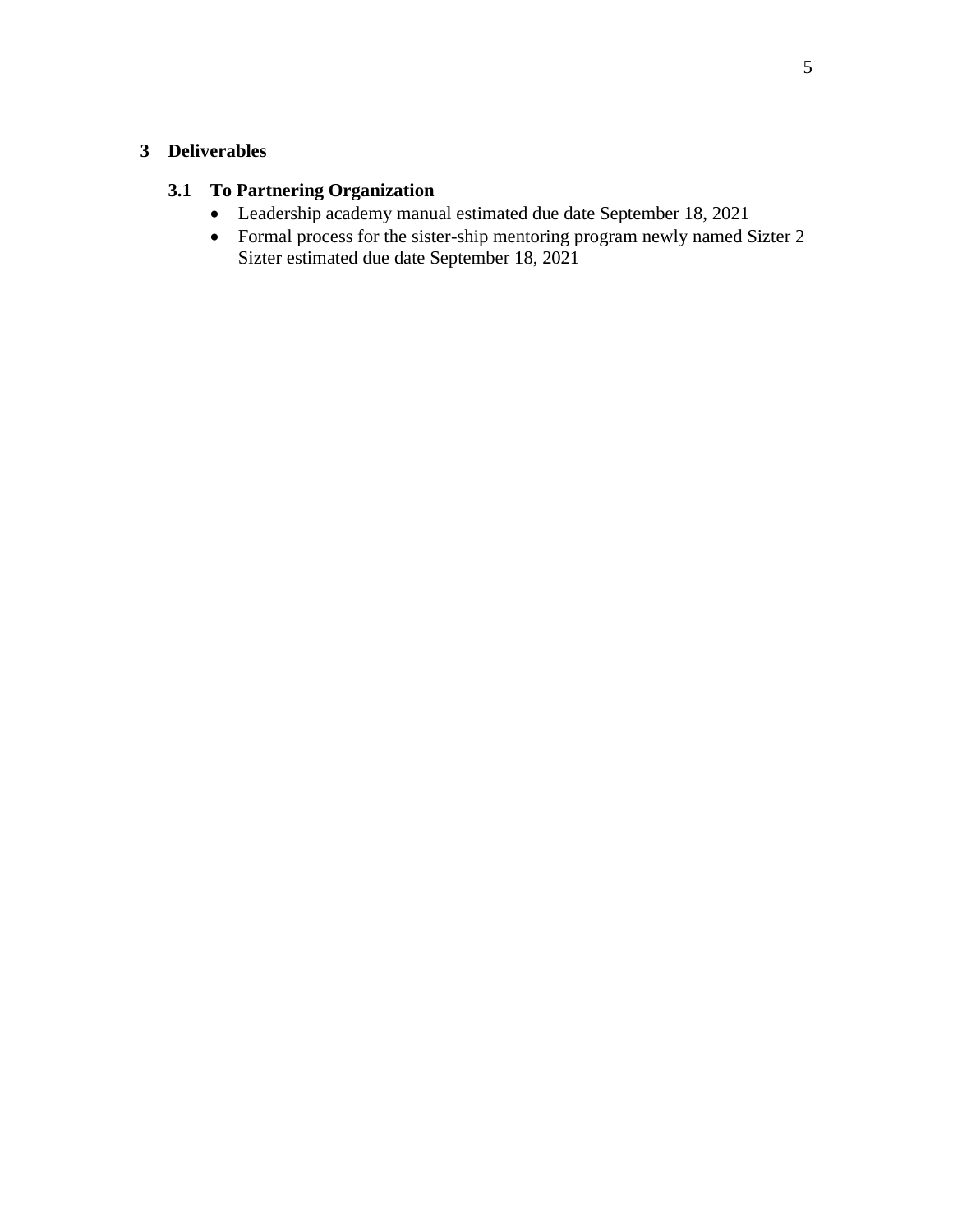#### **4 Project Approach**

#### **4.1 Project Lifecycle Processes**

Once the project was approved by the project hosts, executive board, and membership, a task force was recruited to assist with the development of the project. The approval process for the project was key and an advantage that other projects may not have. The approval on the leadership and membership level meant that all parties involved saw a need for this project. The task force was made up of two members of the chapter, one who serves on the executive board and the other who has served previously on the executive board. Both have been members of the chapter for over 5 years. Under the guidance of the project manager, the task force met and broke the project into three phases. The first phase was assessment and data gathering. Here, the task force began by hypothesizing the research question/problem. Data were collected using a mixed methods design: quantitative through an anonymous survey and qualitative through virtual interviews. Post-implementation, there will also be a focus group held; however, this will occur after this project is completed. The task force used the data analysis to create the outline for the leadership academy. The committee met twice a month and worked on one area each meeting together as a team. The project manager presented to the project host in between the first two phases to discuss the data findings and to share the idea of the intervention being developed. The project manager presented an update to the executive board during Phase 2. Both presentations went well, and all parties expressed satisfaction. Phase 3 consists of presentation of the leadership manual to the executive board and then to the chapter for implementation.

#### **4.2 Project Management Processes**

The project manager served as the lead in managing all aspects of this project. Any changes to the project were decided by the task force and taken back to the project host by the project manager. Keeping the task force small assisted with the stability of the project. All task force members took notes during the meetings. The project manager kept the master copies to be added to the manual.

#### **4.3 Project Support Processes**

One of the processes the task force was sure to implement was to ensure the leadership academy manual stayed in line with the organization's principles. The task force frequently reviewed the chapter's bylaws to ensure nothing was noted in the manual that would be in opposition to the chapter's governing documents.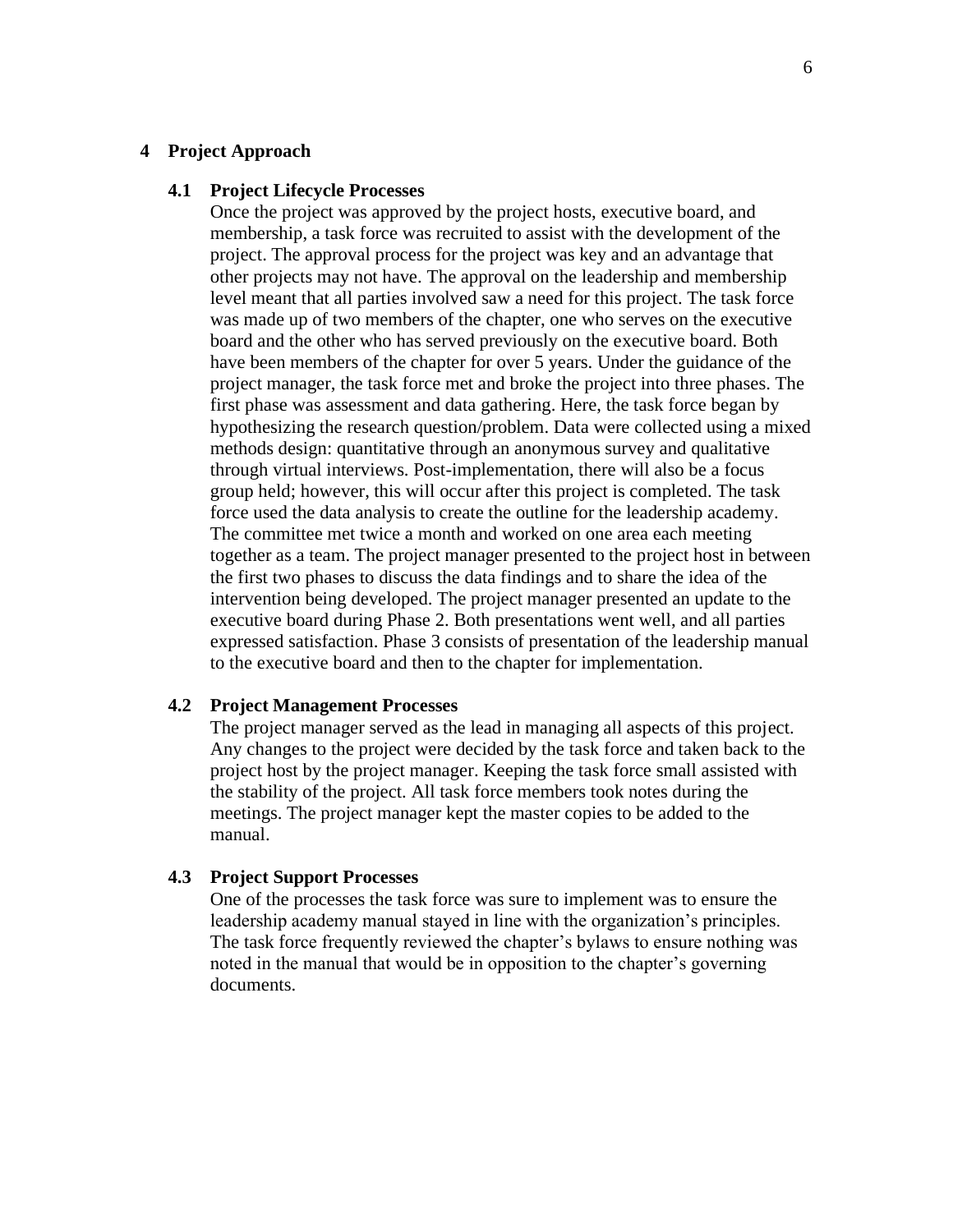#### **4.4 Organization**

#### **4.4.1 Project Team**

The project manager, due to restricted time to fulfill the project deliverables, recruited for a task force. The task force was made up of the project manager, two members from the chapter, and the chapter secretary (for the purpose of requesting documents needed). The task force, excluding the chapter's secretary, met twice a month most months. The meetings were virtual through video. In the initial meeting, the task force created an outline for the manual and each visit tackled one or two of the items on the outline together.

#### **4.4.2 Mapping Between Lambda Nu Zeta and Student**

This project began with an open dialogue between the project manager and the project host. The project host clearly communicated a task force was needed to assist with the project due to time constraints. Once the task force was assembled, there was a constant flow of communication between all three parties. The majority of the communication occurred between the project manager and task force, with communication to the project host coming from the project manager; however, due to the organizational relationship of the host and task force, communication was able to flow fluidly.

The flow of the project ran smoothly, despite a few meetings being missed. The task force stayed in contact through email and text messages when needed. See diagram below.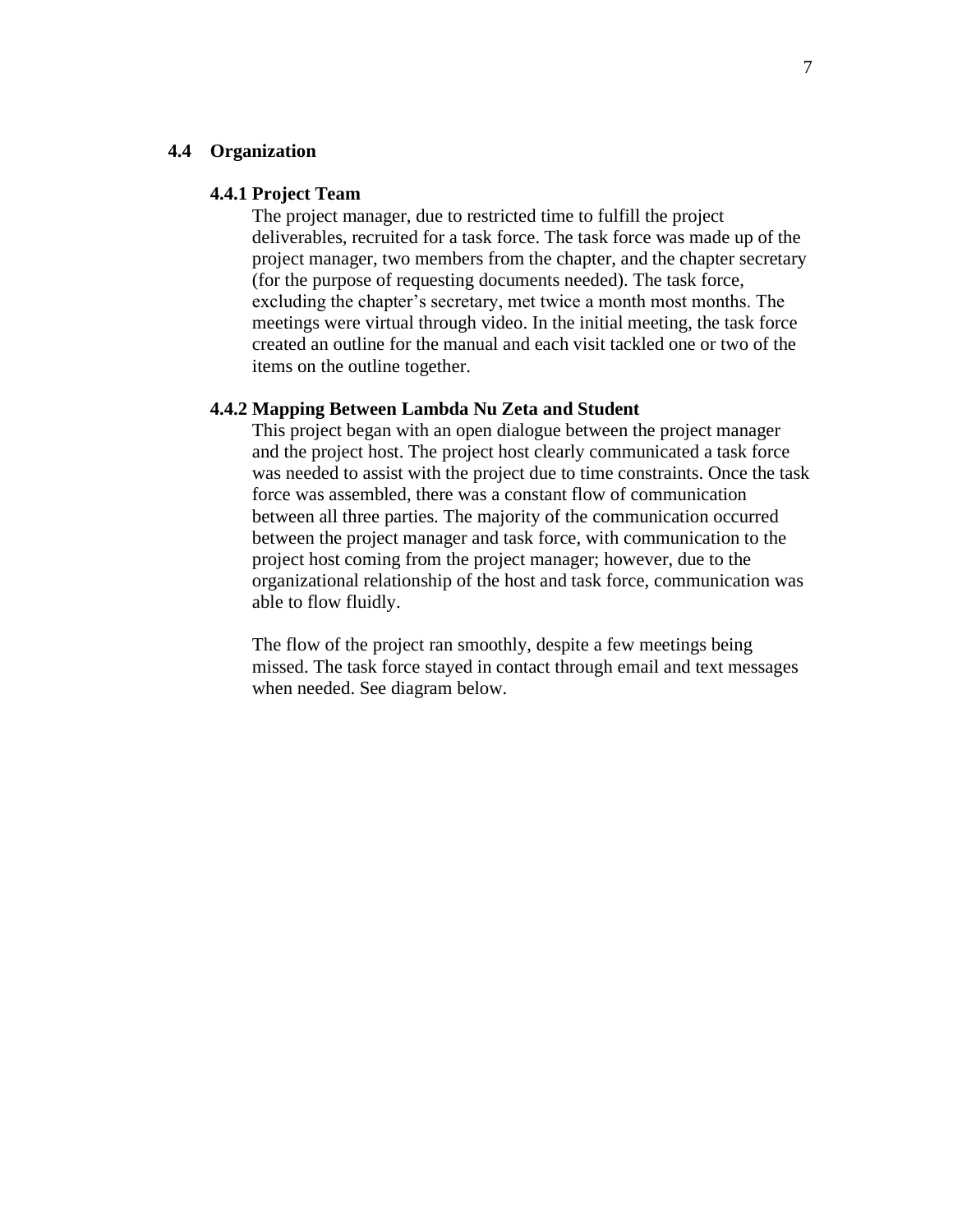

Project question: Why is there a succession plan issue? Why aren't members running for leadership positons?

Meeting with chapter leadership: Approval for project received from the executive board as well as vote of approval from the membership

Development of the taskforce, schedule of meetings

Data collection by way of anonymous survey and interviews. Determined there was a compentency issue versus commitment issue as to why there hasn't been solid succession planning.

Project manager along with taskforce explore idea of leadership academy manual.

Development of the manual using the data results as a guide. Created table of contents based on key themes. Met with taskforce regularly to fill in content. Presented manual to executive board and then to the chapter.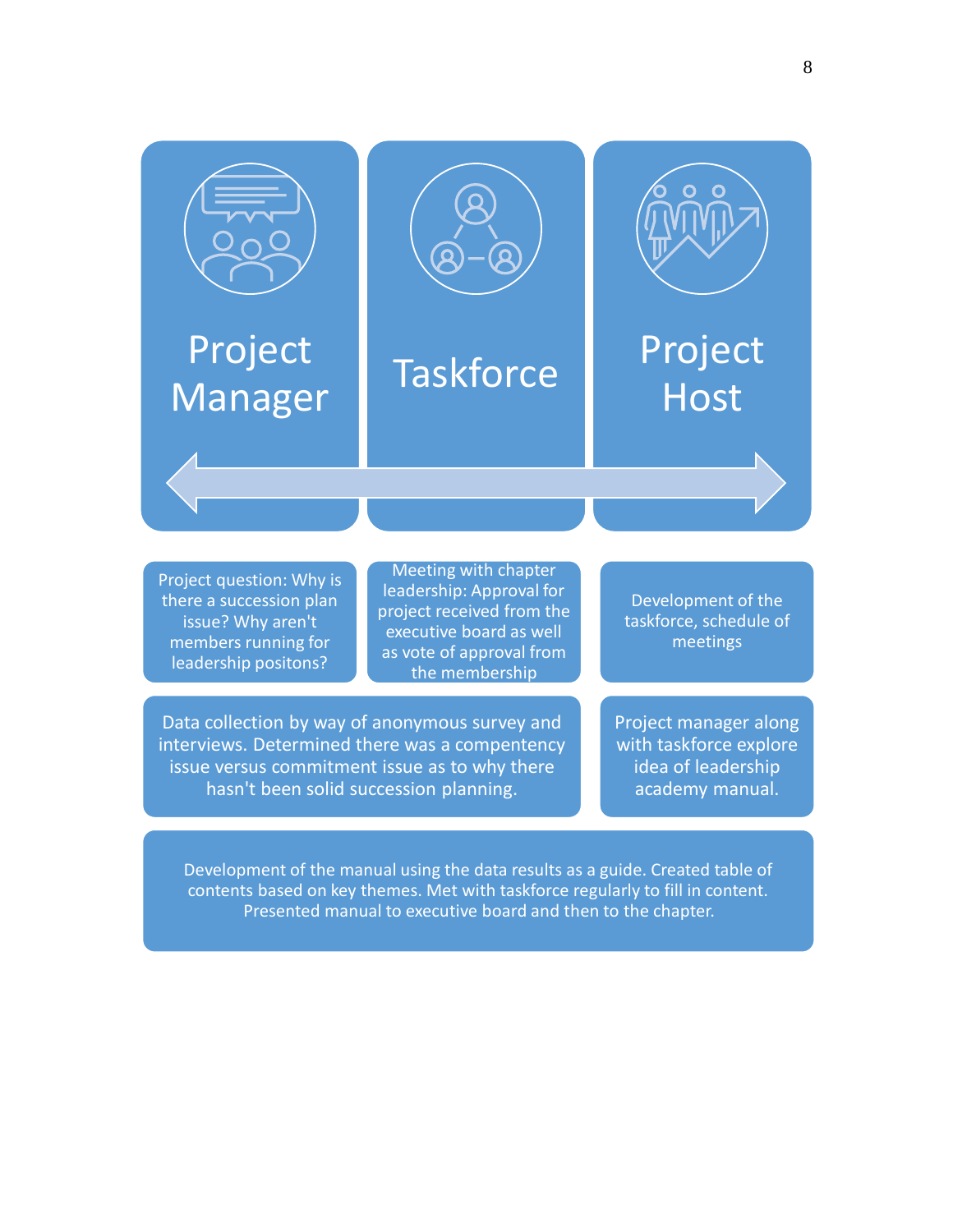#### **5 Communications Plan**

Communication for this project was key, as there were several moving parts in developing the leadership academy. Communication was frequent and detailed to ensure the steady movement of the project. There was a schedule of meetings along with areas of the project that were covered.

#### **Purpose:**

The agenda for each planned meeting was discussed during the first couple of meetings along with dates and time frames for meeting. Each participant was expected to come prepared with input for each topic being discussed.

#### **Communication method:**

Meetings occurred via video thru Google Meet. Follow-up check-ins occurred via text messaging and were opened to be initiated by any task force participant.

#### **Cadence for communication:**

The task force was scheduled to meet every 2-3 weeks. Follow-up text messages occurred as needed.

#### **Owner and stakeholders:**

The project manager, Raven Neal, was the owner of the communication plan. The stakeholders were the task force members: Katrina Bell; Tara Ancrum; and as needed, the organization's secretary, Serena White. The project hosts, Ebony Summers-Fogle and DaNine Fleming, will be provided updates as needed.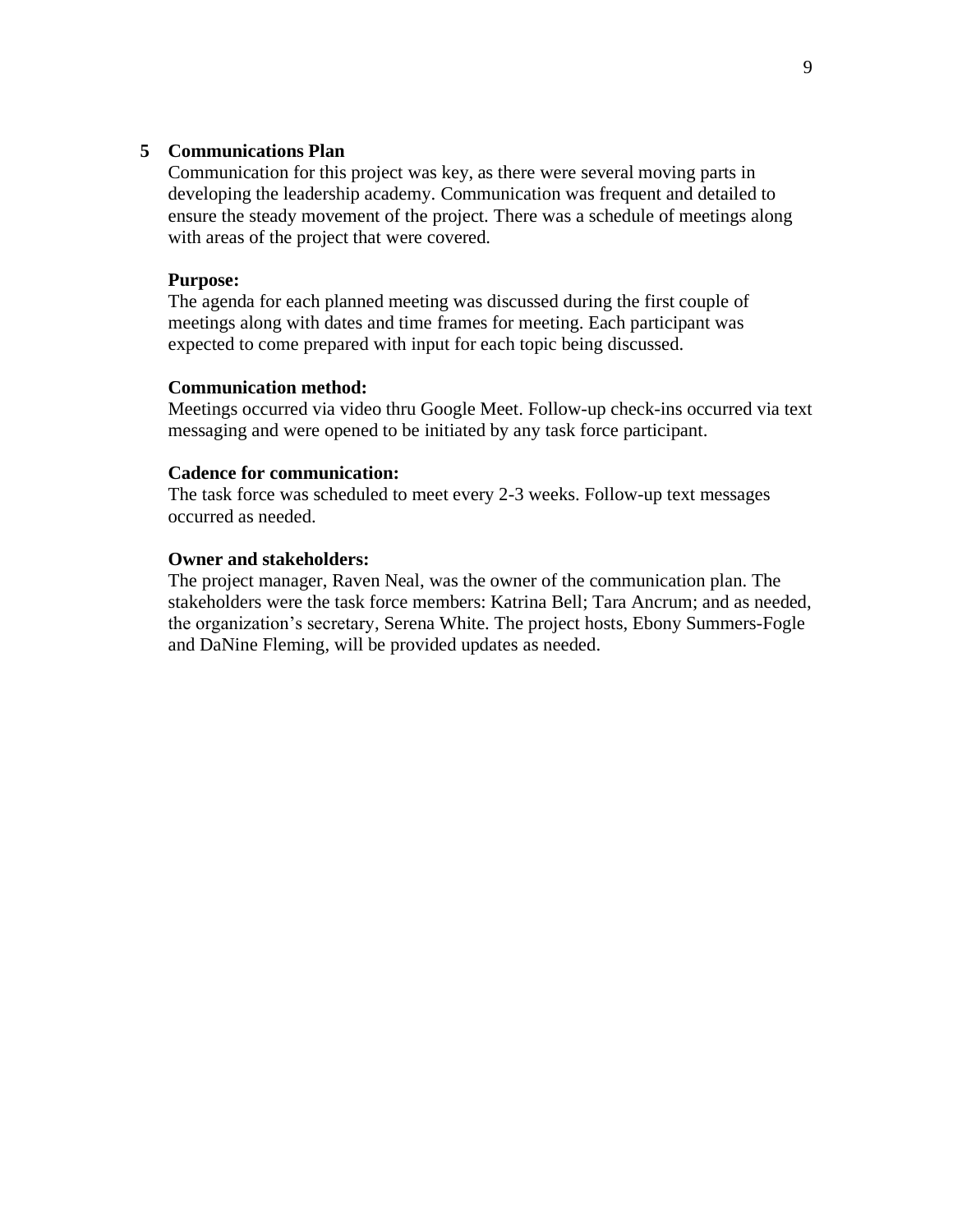#### **6 Work Plan**

- **6.1 Work Breakdown Structure** See below.
- **6.2 Resources** See below.

| <b>Project Work Plan</b>                                            |                                   |                                                                            |                                    |
|---------------------------------------------------------------------|-----------------------------------|----------------------------------------------------------------------------|------------------------------------|
| Phase 1                                                             | Phase 2                           | Phase 3                                                                    | Phase 4                            |
| Phase 1<br><b>Data Collection</b>                                   | Phase 2<br><b>Data Analysis</b>   | Phase 3<br><b>Development of Intervention</b>                              | Phase 4<br><b>Implementation</b>   |
| List of activities                                                  | List of activities                | List of activities                                                         | List of activities                 |
| Formulate Taskforce                                                 | Organize data                     | Leadership academy manual to address<br>compentency                        | Taskforce edit manual              |
|                                                                     |                                   |                                                                            | Project host review manual/provide |
| Formulate research question(s)<br>Quantitative and qualitative data | Taskforce analyze data            | Create manual skeleton/content list<br>Provided manual skeleton to project | feedback                           |
| collection                                                          | Need identiifed                   | host                                                                       | Present manual to executive board  |
|                                                                     | Needs and strengths based on data | Create meeting schedule to include                                         |                                    |
|                                                                     | shared with project host          | what areas of the manual would be                                          | Present manual to chapter members  |
|                                                                     |                                   |                                                                            | Match first mentor mentee dyads    |

|                                | Phase 1                 | Phase 2                     | Phase 3           | Phase 4                               |
|--------------------------------|-------------------------|-----------------------------|-------------------|---------------------------------------|
|                                | List of Resources       | List of Resources           | List of Resources | List of Resources                     |
| $\frac{8}{3}$<br><b>U</b><br>J | Members of the chapter  | Microsoft Excel             | Taskforce time    | Taskforce, host time                  |
|                                | Google Docs/Google Meet | Hired help to create charts | Computer          | Computer                              |
| Reso                           |                         | Taskforce time              | <b>Calendars</b>  | Printing-\$150.00 for 10 manuals      |
|                                |                         |                             |                   | Collaboration w/ sisterhood committee |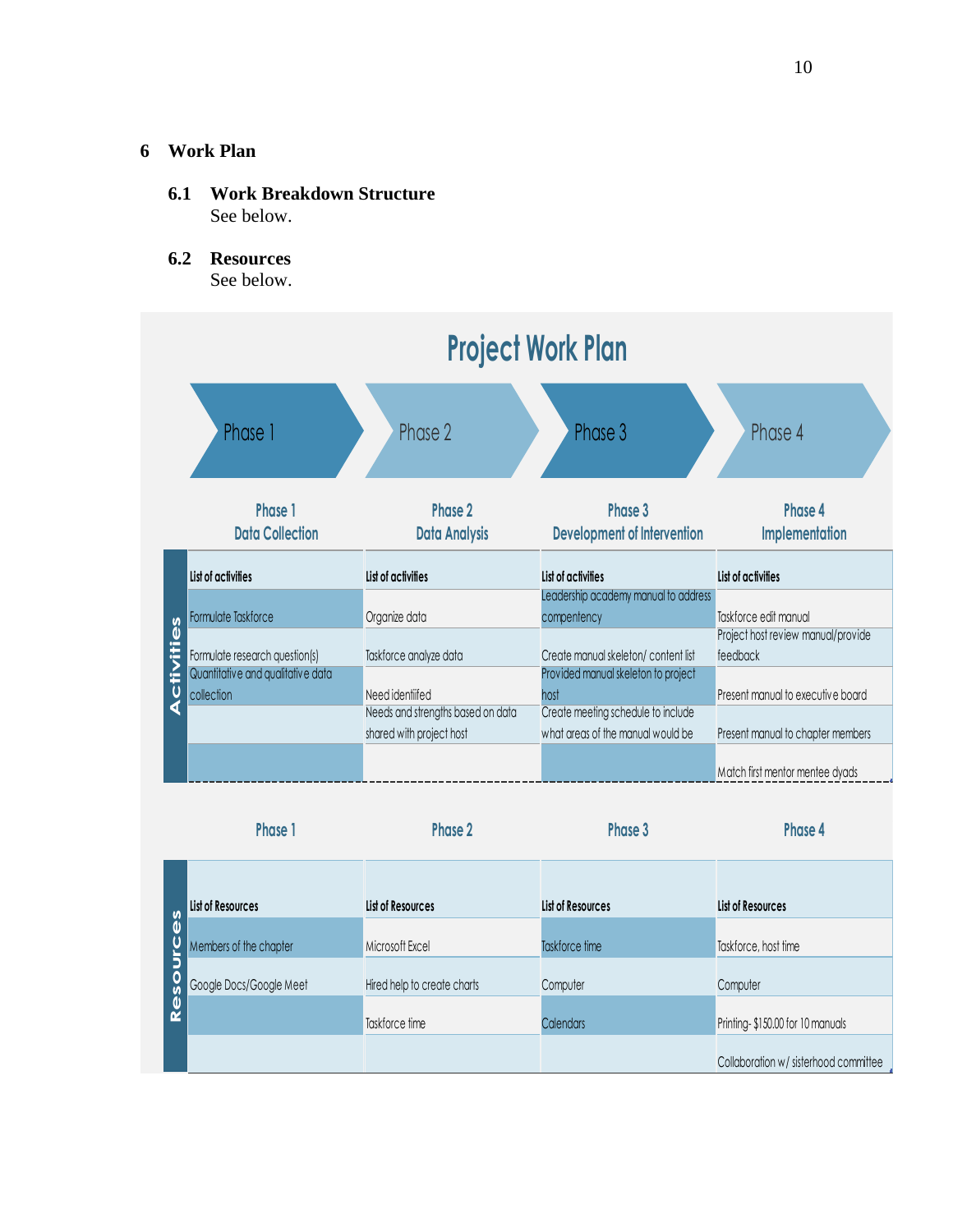#### **7 Milestones**

| <b>Milestone</b><br><b>Number</b> | <b>Title</b>                                               | <b>Forecast</b><br>date |
|-----------------------------------|------------------------------------------------------------|-------------------------|
|                                   | Chapter in favor of the project unanimously                | Nov. 2020               |
|                                   | Data analysis reveals members are committed to   Dec. 2020 |                         |
|                                   | the chapter                                                |                         |
|                                   | Leadership academy manual goes to print                    | Nov. 2021               |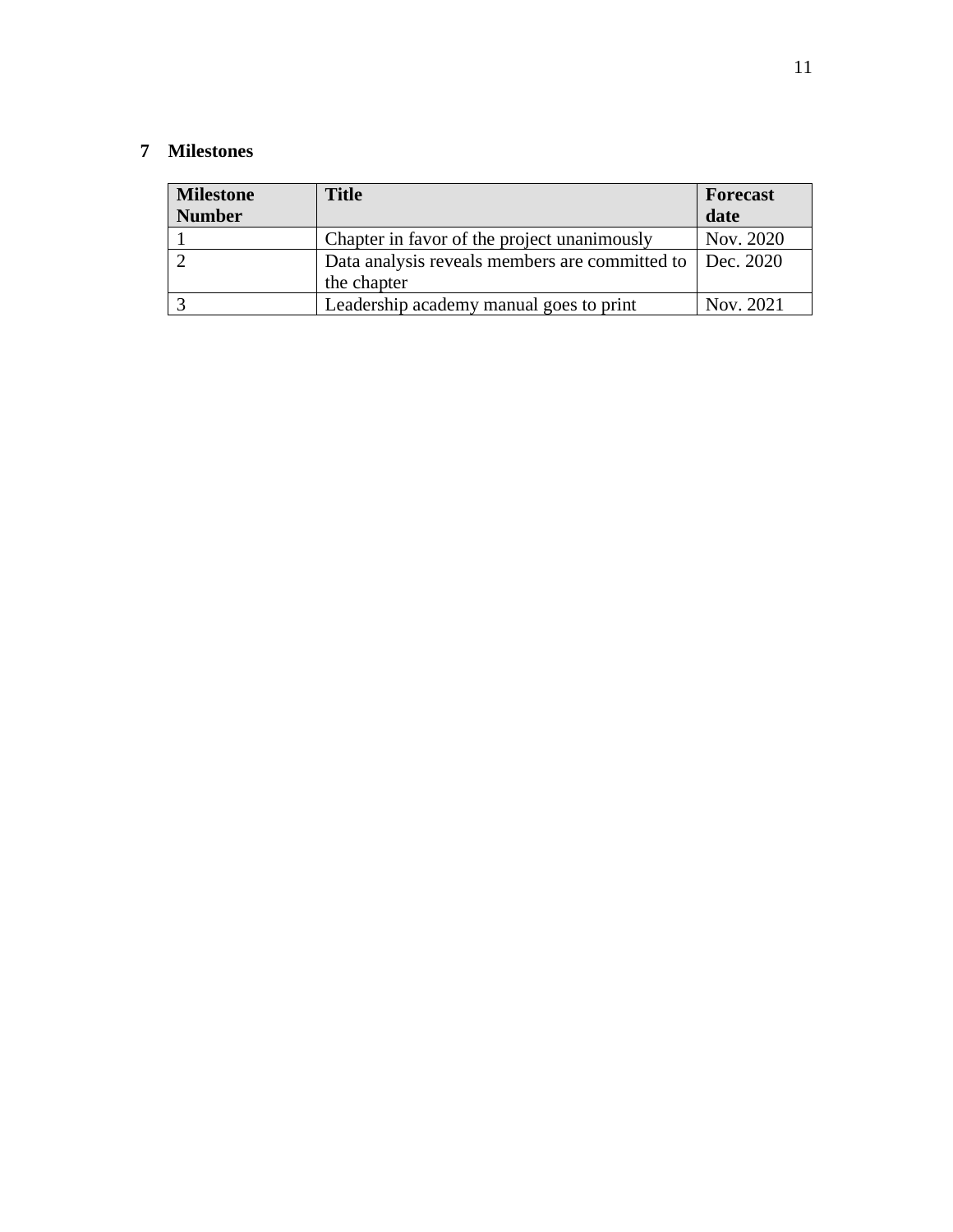#### **8 Metrics and Results**

A mixed methods research design was used. This consisted of one quantitative and one qualitative component.

The quantitative tool used was an online anonymous survey that contained descriptive and exploratory questions using Google forms. I met with the task force to discuss the purpose of the survey and what we wanted to know based on the research question. The problem this organization is facing is a lack of members running for leadership positions; at times, leaving some positions vacant and no solid succession plan. The hypothesis is if the members participated in leadership development, they would feel competent and confident enough to run for leadership positions. We created a 13 question survey that addressed commitment and competency.

The data gathered showed a theme of the ladies in the chapter being committed to the organization. All stated they planned to remain in the chapter for the next 1-3 years. All stated they had someone they could confide in within the chapter, and most of the participants have been in the chapter 5-7 years. The data show that 69.2% of the participants have run for a leadership position since being in the chapter. The exploratory questions on the survey provided data on the individual participant's strengths and needs as well as how they viewed the leadership of the chapter at this time. In line with the hypothesis, the participants identified the following as needs: Roberts's Rules of Order/parliamentarian training, leadership training, organization and time management, risk management, clarification of leadership positions and expectations, public speaking, conflict resolution, mentoring, shadowing, and learning more about the business of the organization. The needs expressed show there may be a competency issue hindering members from running for leadership positions; however, being that most of the participants have run for a position, it leaves the question of if the other 13 members who did not complete the survey can be generalized to the findings of the survey.

#### **See Appendix A for quantitative data.**

The qualitative method used was virtual interviews. At the time of this method, there were 26 financial members of the Lambda Nu Zeta chapter. Four members were randomly selected to participate in interviews by using the wheel of names application. The random members were sent an email with project details and appropriate disclosures. Once the member accepted the invitation to participate, on the day of the interview, they were sent a secure link to join.

Interviews were held virtually using Google Meet. All participants had their cameras on the entire time to ensure the identified participant was answering the questions.

The interviews were completed by Raven Neal, doctoral candidate; Katrina Bell, project task force member; and Tara Ancrum, project task force member.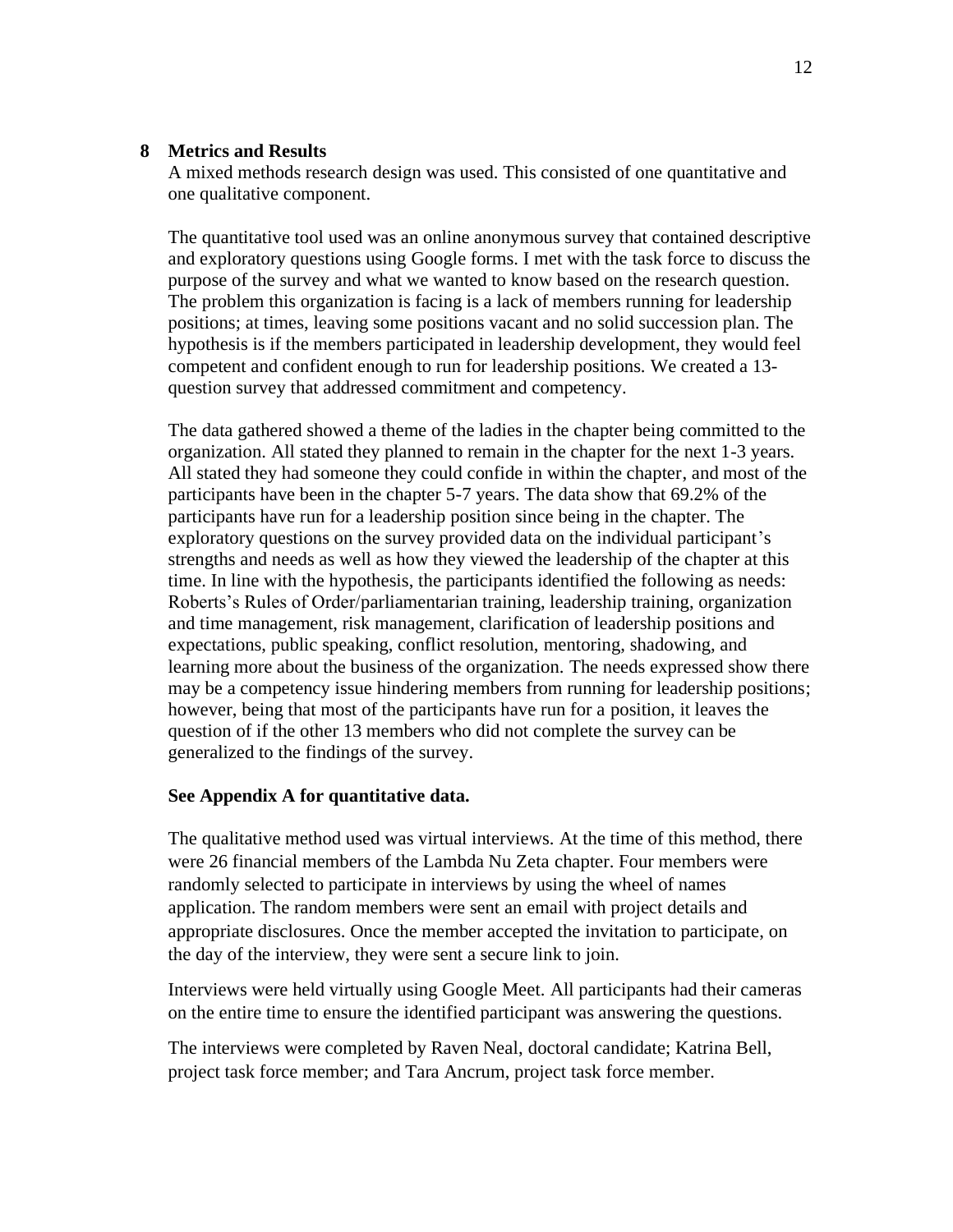Each participant was asked the same four questions:

- 1. What made you join the Lambda Nu Zeta chapter of Zeta Phi Beta Sorority, Inc., and why do you choose to stay active?
- 2. Have you registered and attended a conference on the state, regional, or national level? If so, what did you learn?
- 3. What are your thoughts about reoccurring Sorors (chapter members) holding the leadership positions in the chapter?
- 4. Do you feel you are a leader in the chapter? If so, how can you help leader other Sorors (chapter members) become leaders? If not, what do you need to become a leader in the chapter?

During the interviews, each interviewer took handwritten notes. Once the interviews were over, the interviewers' compiled answers were recorded.

The interviews were informative. The participants appeared to be comfortable, represented by all speaking openly and freely. All told their personal attachment to the organization, and all are highly committed to the organization and would like to see its continued success. All participants acknowledged the recycling of the same members running for leadership positions within the chapter. There was a theme of understanding and accepting some members holding positions at length, justified by them being good in the role and trusted, therefore needing to stay. There was acknowledgment that development of skill is needed to assist other members in becoming more comfortable running for leadership positions.

#### **See Appendix B for interview transcript.**

#### **Research error**:

- Interview responses may have been better captured if they were audio/video recorded.
- Four participants is a small sample size; their responses may not be a strong representation of the entire 26-member chapter.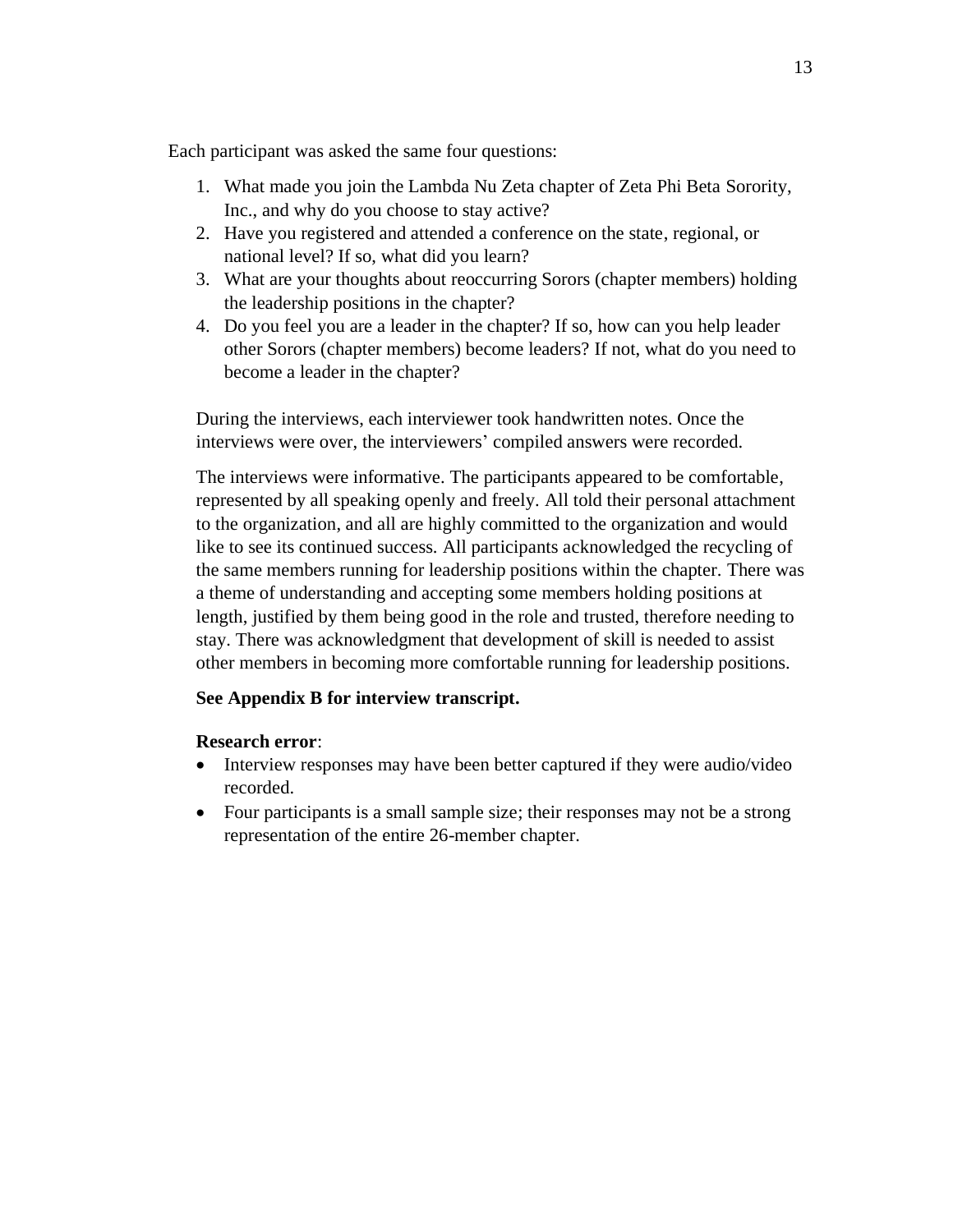#### **9 Risks, Constraints, Assumptions** Risk assessment Risk **Figure 1** \*Level Mitigation plan (if high or medium) Project host loses interest in the project Low

Task force lack of engagement Medium | Keep task force engaged by meeting regularly. Assign task to task force, show gratitude for their participation, discuss their perception of the benefit of the project regularly.

*Note.* \*High, Medium, or Low (use Risk Assessment Matrix)

Contingency Plan (Plan B):

Having a task force has been an asset to the project when it comes to ideas, task completion, and assessment of relevance and need; however, if the task force disbands, the project manager will be able to continue the project independently. The schedule of completing the project has been scripted.

#### **9.1 Constraints**

This project began with a limited amount of time to get it accomplished. The initial time frame was 8 months. Another constraint was the project had to go through two levels of approval, one with the leadership team and the other with the membership.

#### **9.2 Assumptions**

- I assumed the membership would be as excited about the project as I was.
- I assumed there would be a great difference of opinion based on identified needs.
- I assumed there would be minimum barriers to completing the project.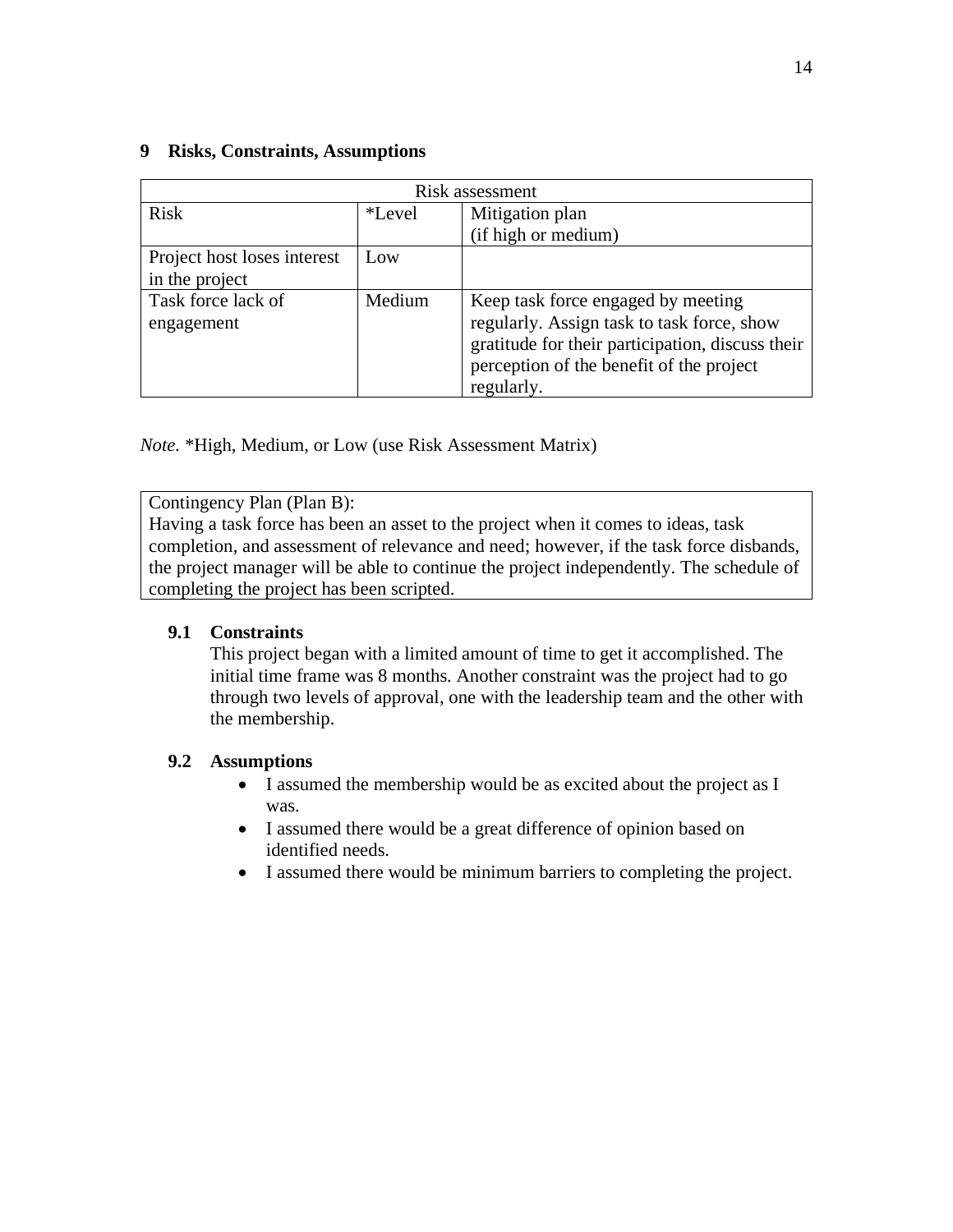#### **10 Financial Plan**

#### **Project Deliverables:**

1. Electronic and printed copy of the leadership academy manual: \$150.00 (\$15.00 x 10).

Quote received from Krafty Ks Custom Design for print and binding of manuals. Front cover color; preceding pages black and white.

2. Implement mentorship program:

The subcommittee assisting with the mentoring program decided to order t-shirts for the mentor and mentee. The shirts were \$20.00 each x eight members. Committee will use the resources of the chapter secretary to gain information pertaining to the membership for matching purposes. There is a subcommittee assisting with this deliverable.

Total Budget \$310.00

\$150.00 for the printing of the manuals–donated by project manager \$160.00 cost of t-shirts–chapter expense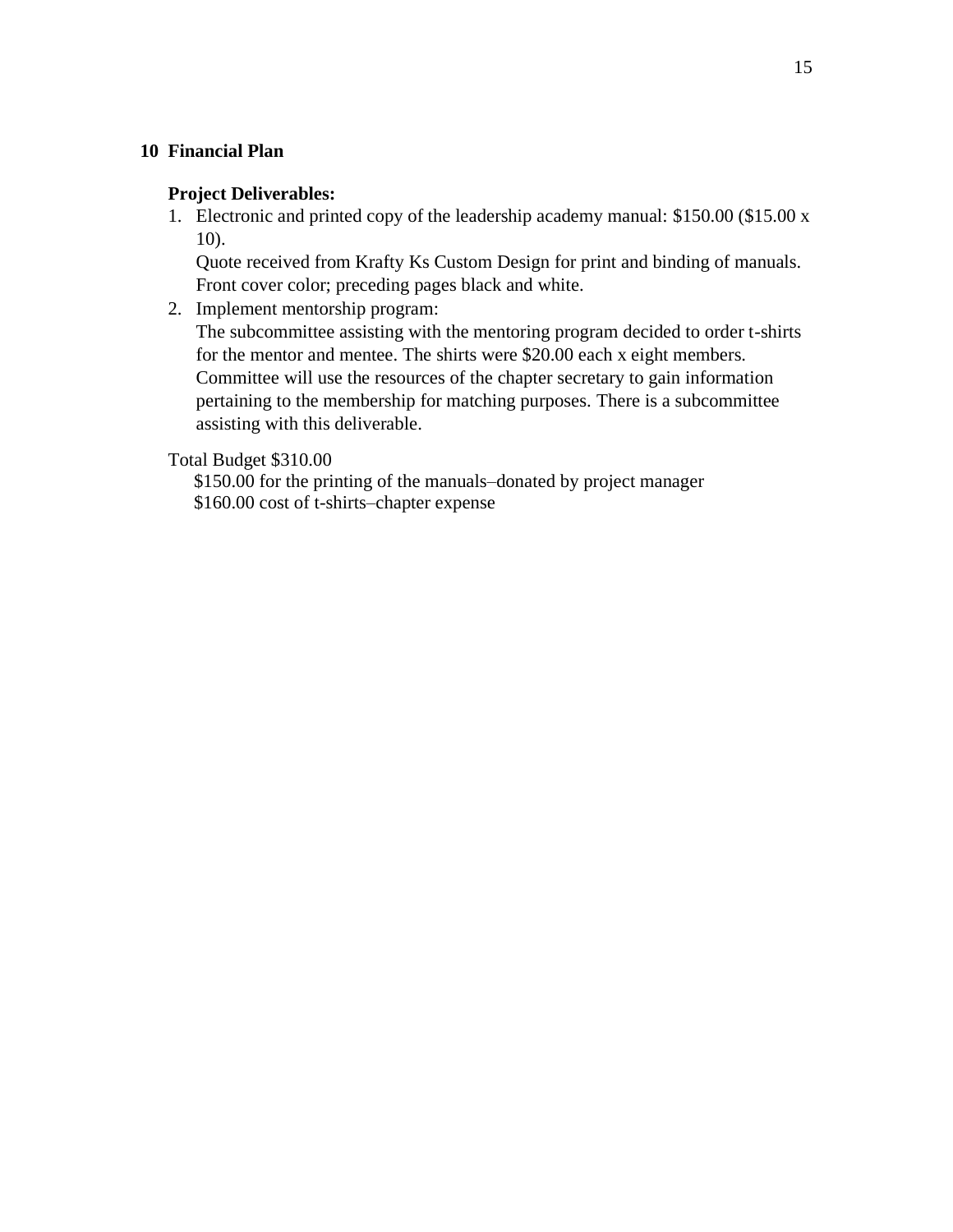#### **11 Quality Assurance Plan**

Task Force: checks and balances, processing of ideas

Purpose: Kept the overall purpose of the project at the center of the activites completed

Beneficial: Using the data gathered from members kept the deliverable based on what the data reflected were needs.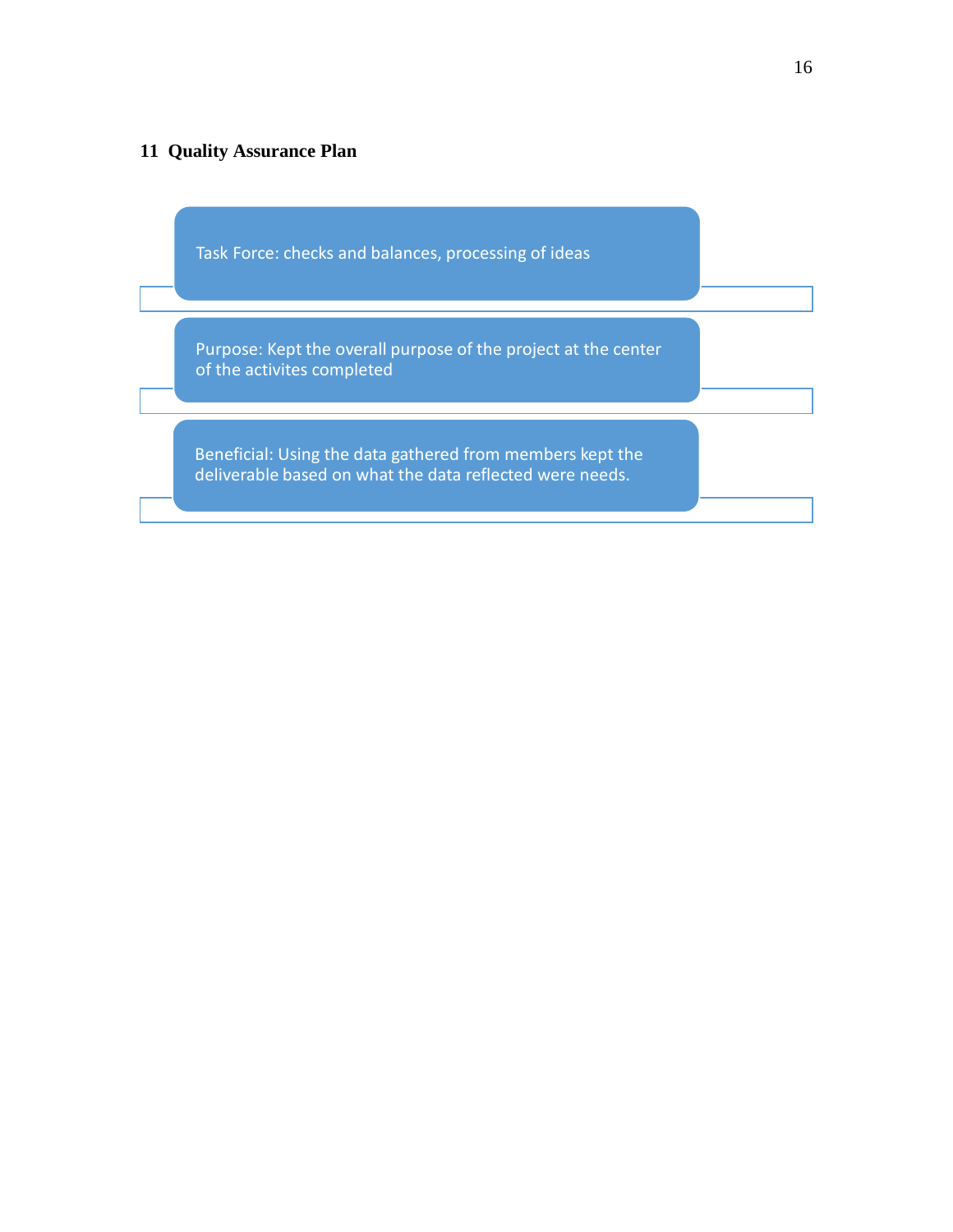#### **Appendix A**

#### Quantitative Data-Survey



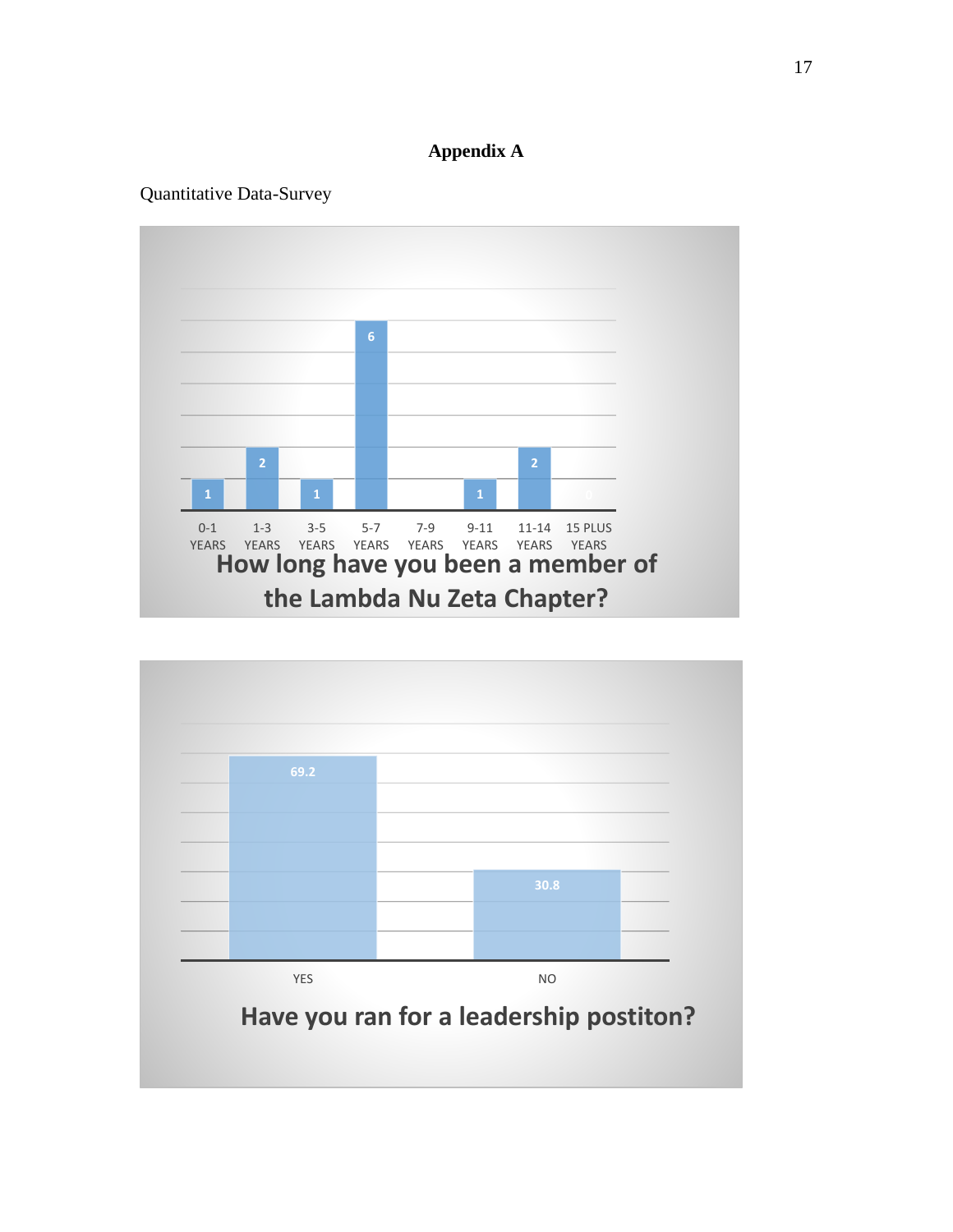

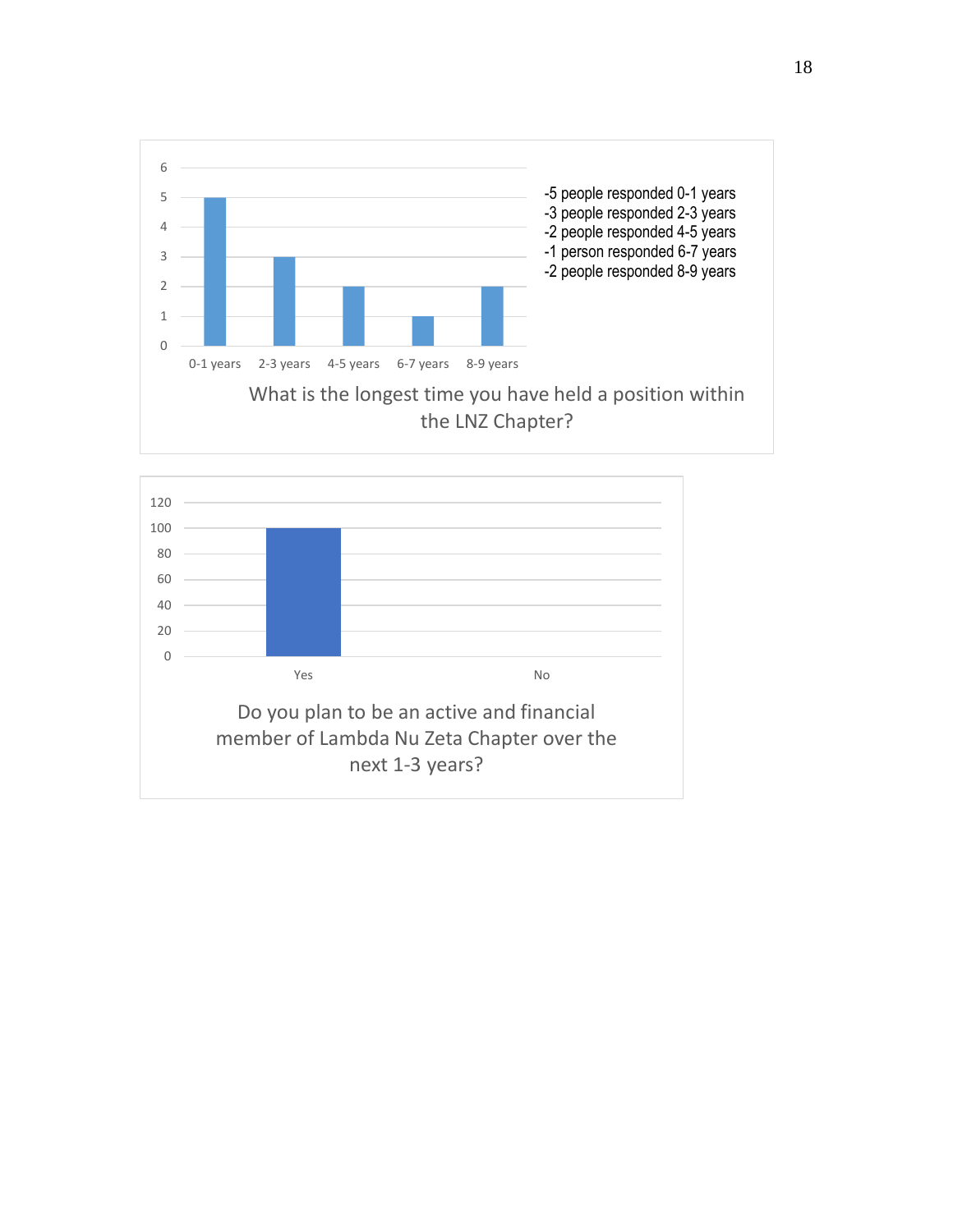

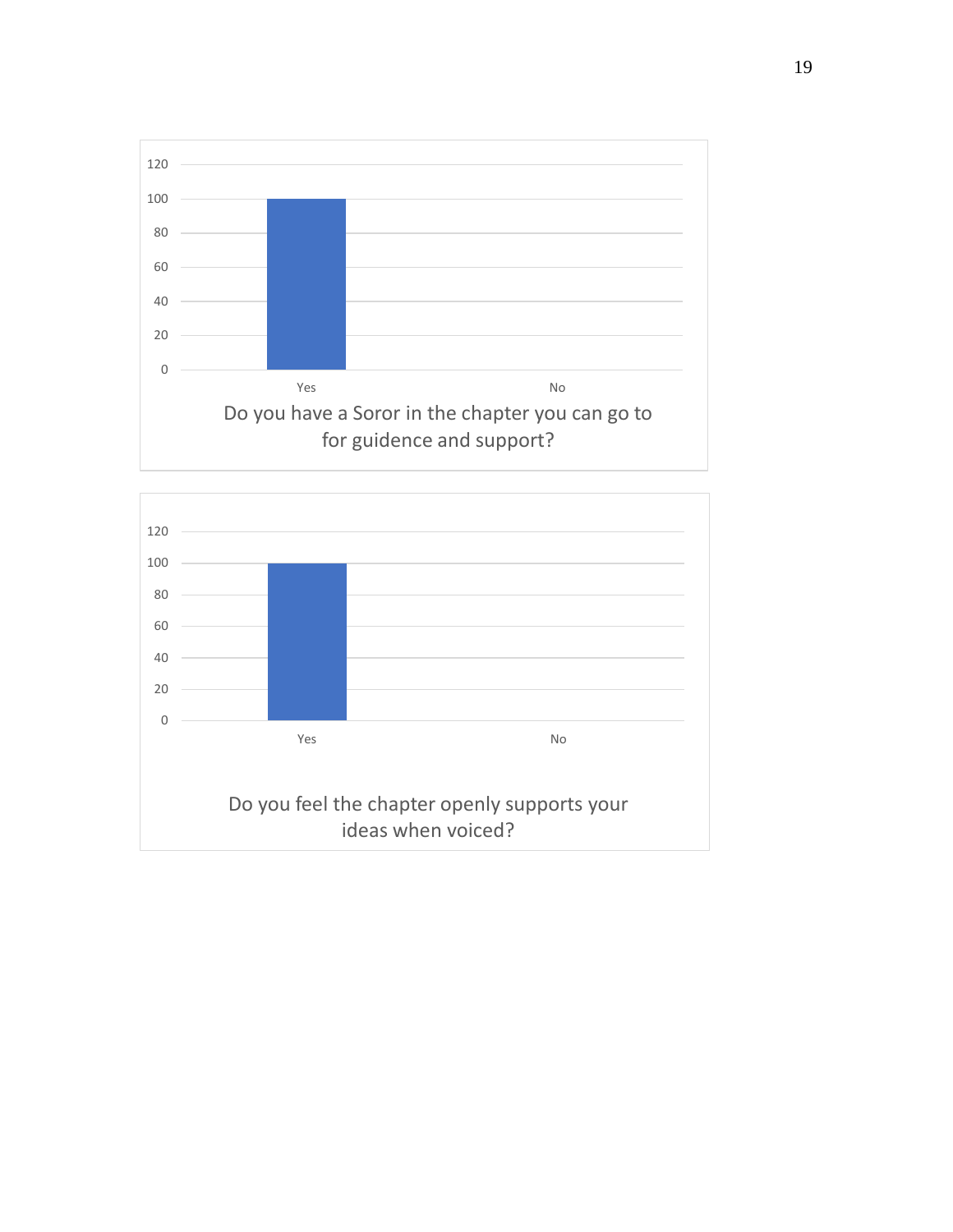

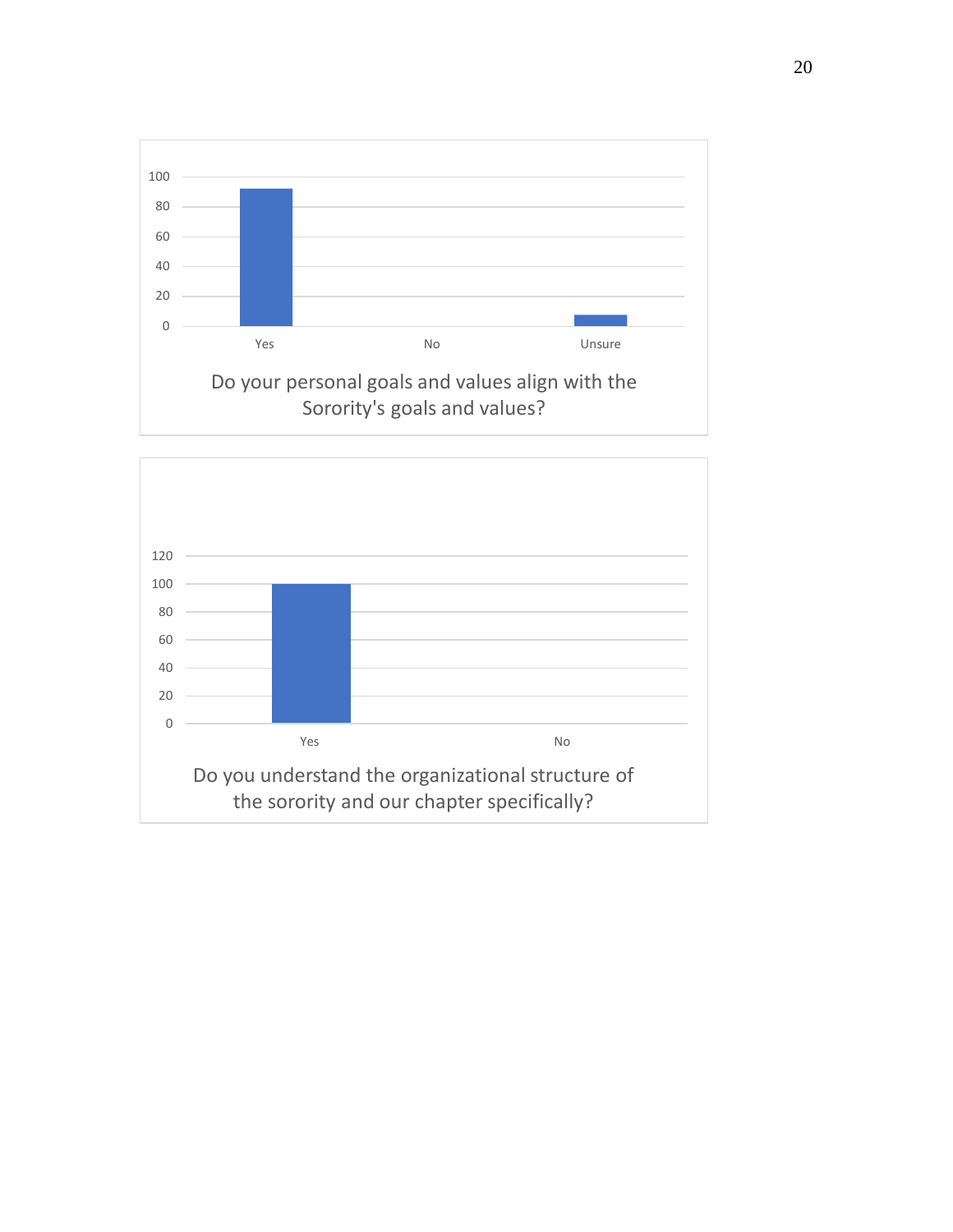#### **Do you possess any skills that would make you a good candidate for a leadership position? If yes, please list.**

- 1. Creativity, Takes Initiative, Dedication
- 2. Good listener, try to make sure all voices have a chance to be heard
- 3. N/A
- 4. Dedicated to service
- 5. I have been Basileus, 3rd Anti I am currently chair of St. Jude & American Cancer society
- 6. Organization, Mathematical Skills, Youth Activities
- 7. I have skills, but I am not I am not interested in a leadership role. a leadership role at this time
- 8. Yes. Leader, open communication, scholastic training and achievement and experience.
- 9. Not currently
- 10. I'm organized and good at being a part of a team
- 11. Responsible
- 12. Empathetic, time management, proactive, team player, cooperative
- 13. No answer

#### **What skills/training do you need to feel better prepared for a leadership role in the chapter?**

- 1. Robert's Rules of Order
- 2. Learning more about Roberts Rules of Order
- 3. I'm in a leadership role and have held this position for some time but I can learn to be better organized
- 4. Understanding the requirements of each position and a support team
- 5. ZOL & Risk Management
- 6. Public Speaking, Handling Difficulties,
- 7. I had several positions but would like to give support to the younger Sorors. ort to the younger sorors. I am here to give my support
- 8. Parliamentary procedures
- 9. n/a
- 10. Clearer expectations about participation in leadership
- 11. Time management
- 12. Leadership workshops and shadowing the president and Vice President.
- 13. More training on the business aspect of Zeta

#### **Have you read the chapter bylaws? If so, what is your understanding of its purpose?**

- 1. No
- 2. Yes, to provide our chapter with guidance, processes, and procedures so that we remain consistent and effective.
- 3. Yes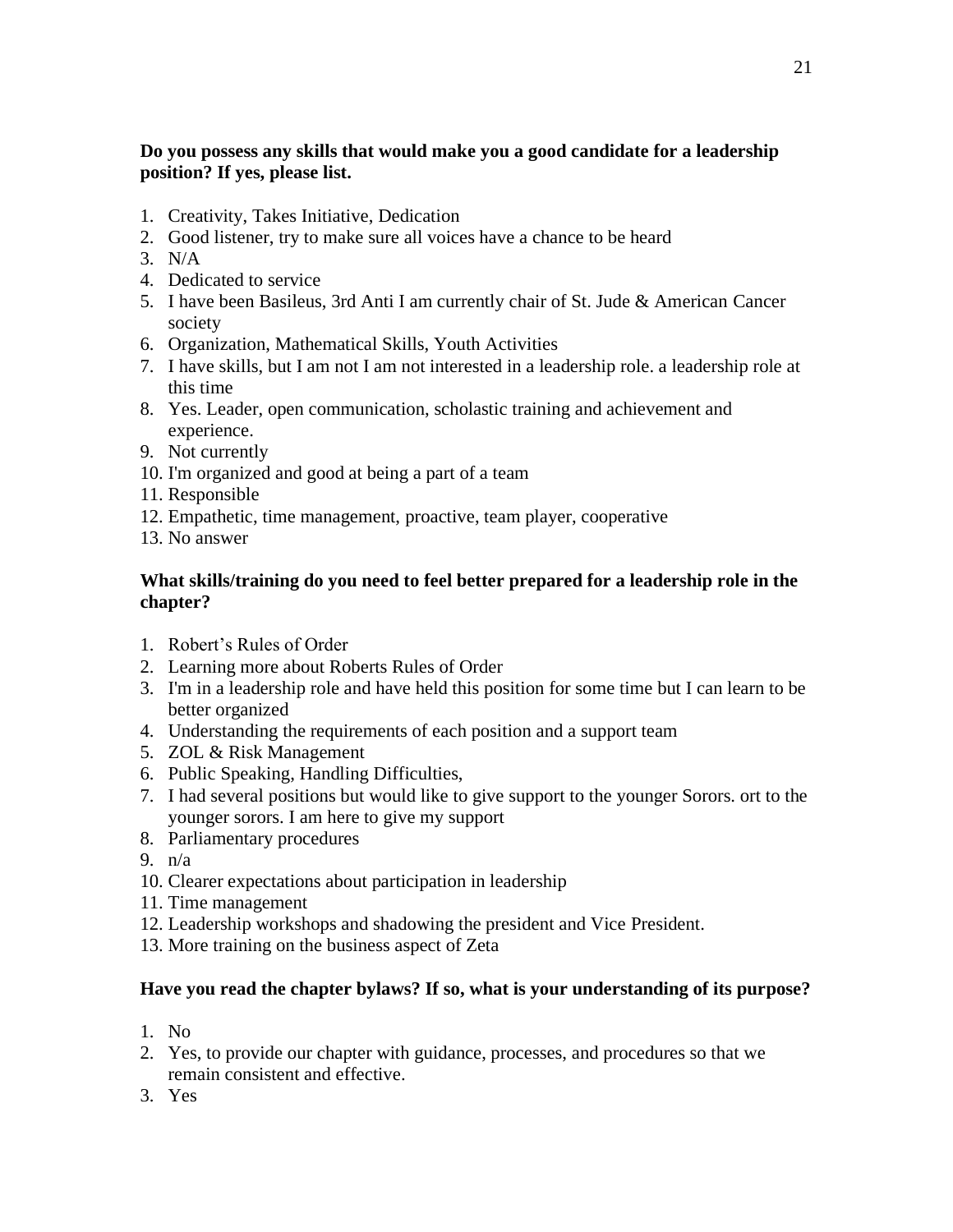- 4. I have not read the recent updated bylaws.
- 5. Our bylaws align with our National Constitutional bylaws & govern us locally in operations and activities
- 6. To develop strong women to impact their communities that embodies, service, scholarships, sisterhood, and finer womanhood
- 7. No. I don't recall seeing the new bylaws, but I am sure they are available if I need to read them.
- 8. Yes. It aligns with the constitution and states addendums as well as governance of/for the chapter.
- 9. To provide guidance and information necessary to maintain order and keep the sorority's purpose and goals.
- 10. Not in a few years, but I understand the purpose
- 11. To provide guidance and structure
- 12. I have but it's been a while. I have to refamiliarize myself with them.

#### **What are your concerns (if any) regarding the leadership of Lambda Nu Zeta Chapter?**

- 1. None
- 2. The same Sorors are running for office and leadership opportunities. It would be great to see new faces.
- 3. Sometimes it feels as though only a few Sorors are doing the bulk of the work; it would be nice if more Sorors felt comfortable taking leadership positions and doing the work of Zeta
- 4. The same individuals are in Leadership roles and will eventually burnout.
- 5. It never really changes the same 10 cycle through the executive positions. With new leadership comes new ideas, new energy, and new opportunities
- 6. N/A
- 7. I would like to see the scholarship amount increased.
- 8. That more Sorors will step up and be willing to lead (and not from the side or be passive aggressive when there are things they don't like. Speak your concerns or be quiet.
- 9. No concerns
- 10. We need more people stepping up and being active in leadership.

#### **What are your suggestions to improve leadership within the Lambda Nu Zeta Chapter?**

- 1. Shadowing program
- 2. Not sure
- 3. To bring everyone on one accord
- 4. Pairing individuals with leadership to learn different roles
- 5. Make this leadership academy part of our chapter foundation grow & equip potential new leaders, review and amend, if necessary, the bylaws every 2 years consistently.
- 6. Have training at least once a year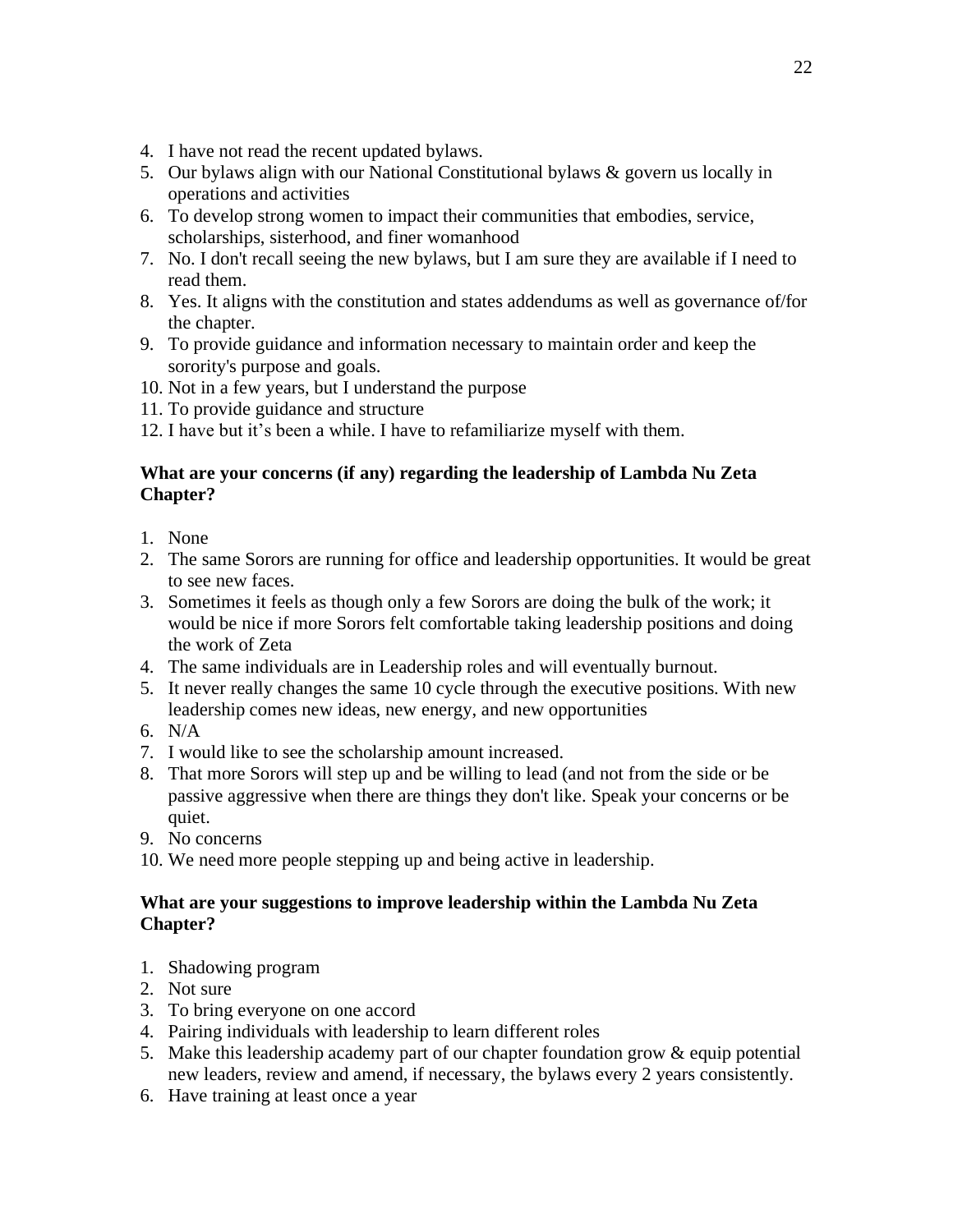- 7. None at this time.
- 8. Same as above.
- 9. No suggestions
- 10. Continuous training and open communication within the chapter about leadership
- 11. Mentoring opportunities for positions prior to running for a position
- 12. None at the moment
- 13. None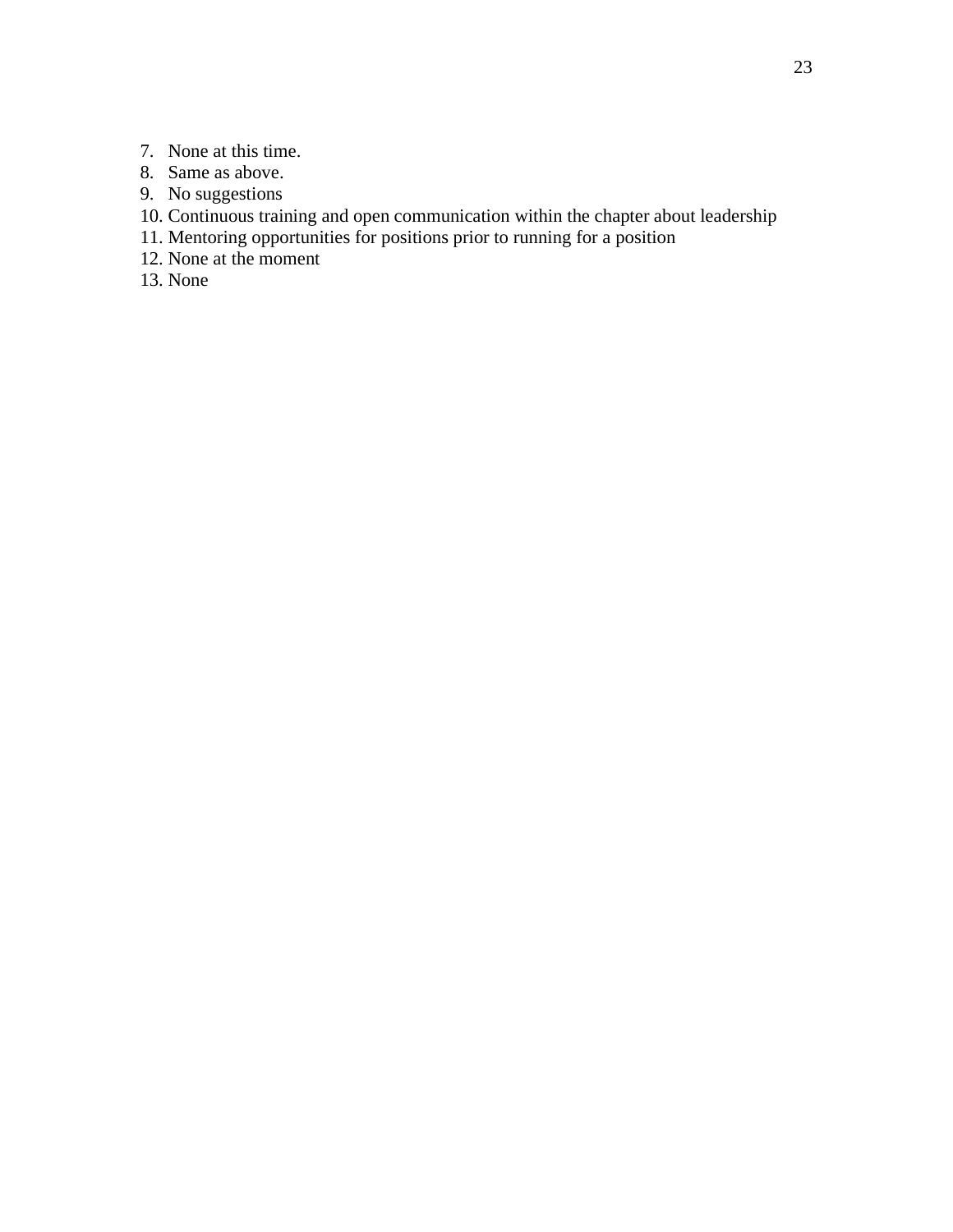#### **Appendix B**

Interview Questions:

- 1. What made you join the Lambda Nu Zeta chapter of Zeta Phi Beta Sorority, Inc. and why do you choose to stay active?
- 2. Have you registered and attended a conference on the state regional or national level? If so, what did you learn?
- 3. What are your thoughts about reoccurring Sorors (chapter members) holding the leadership positions in the chapter?
- 4. Do you feel you are leader in the chapter? If so, how can you help leader other Sorors (chapter members) become leaders? If not, what do you need to become a leader in the chapter?

Interviewee #1

Q1- I came in as a Zeta under Lambda Nu Zeta, I like the small in size but still get it done way. I stay active so that I am able to vote. I have been financial and active since I joined the chapter

Q2- Yes, State conference numerous times and I have been a delegate. I have taken notes and being the information back to the chapter. Learned various rules and regulations and the importance of bylaws.

Q3- It takes a lot of dedication and commitment. I feel we are doing very well. There are lots of emails to keep us all informed. I feel we can be a little better I'd like to see others step up because it's always the faithful few. I have currently held me office for a long time but I am dedicated.

Q4- Yes, If someone wants to hold a position I can help guide them. I have personally made a commitment to train the assistant to my role to be better in her position. We hold positions and forget others might want to learn so versus just doing it I want to do better with showing other how I do it. My hope is that more Sorors become leaders in the chapter.

Interviewee #2

Q1-I joined in undergrad. As far as the local chapter I knew a few people in the chapter. I stay active because if I am in something I like to participate.

Q2- I have participated in Boule-virtually. I learned the process of how to choose new leadership and gain an understanding of what they are working on and what they want to change for the future in relation to the sorority. I learned about risk management what we need to do to limit risk and learning what could cause problems.

Q3-Like in other organizations some people don't want to step up but will help in some way. Some trust that the people in positions are doing a good job however change is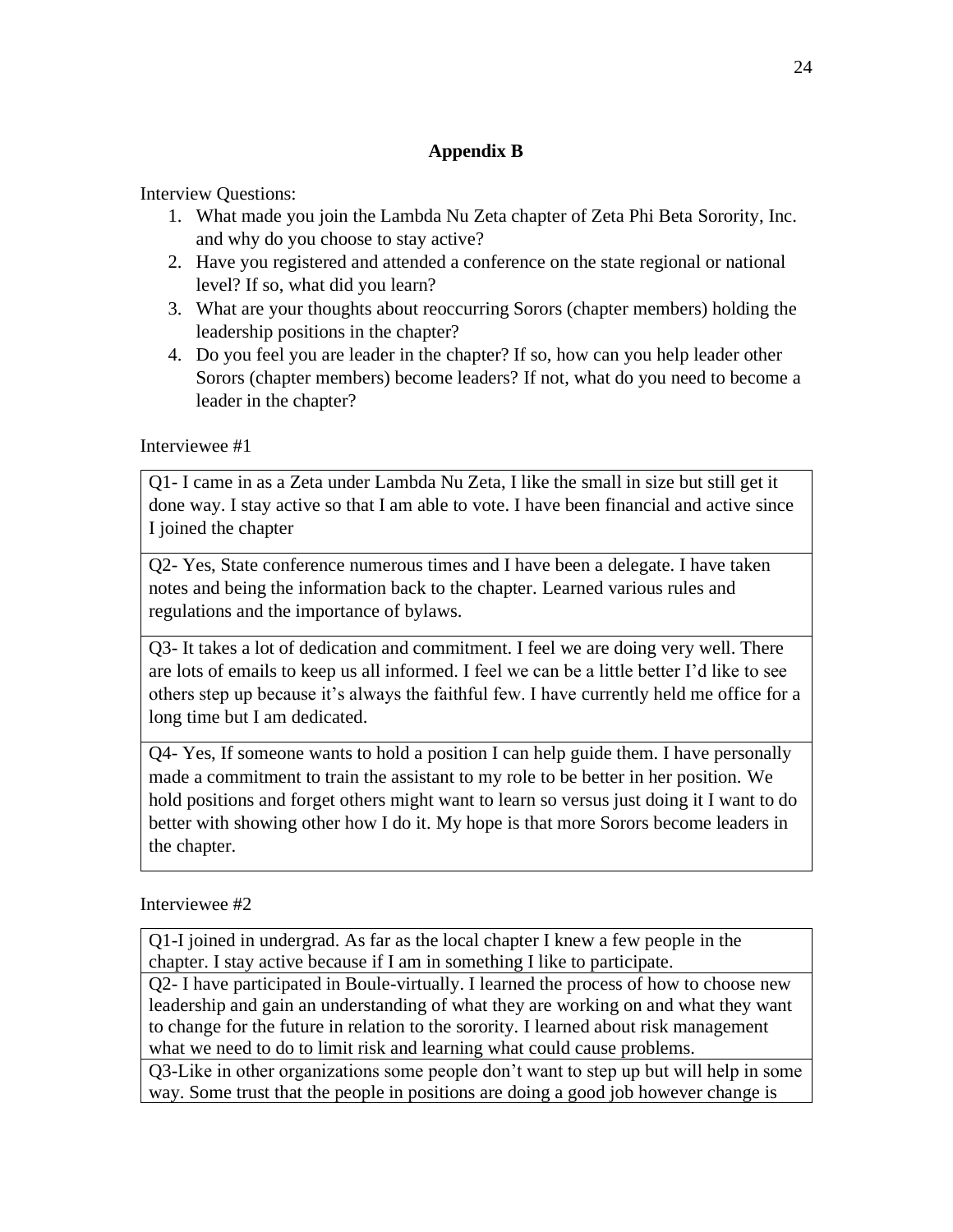good as long as the new people are helping not hurting the chapter. I think sometimes people get stuck in their leadership role.

Q4-Yes, Good leaders are also good followers. We need training in all the leadership roles to all will know what is being asked of them within that position. Would like to see the leadership academy be beneficial to everyone and be effective for the chapter.

Interviewee #3

Q1- I wanted to be a part of the sisterhood. Saw the sisters could get along. I made a commitment and followed through.

Q2- Yes, I attended several conferences. I learned more about the sorority its goals and missions. I also learned stuff about the sister some good and some not so good.

Q3- Sometimes it's necessary for some to stay in leadership positions because there isn't enough members or members aren't willing to learn and grow. Some have difficulty with technology leaders must be tech savvy.

Q4-Yes, however no official title I try to lead by example. I show my commitment by doing what I can do from home. Information is offered regularly through the chapter. I think the leadership academy is a good idea some are seeking ways to grow and some are not but at least the information will be there it's up to the individual to participate. Need training on Fonteva, ZOOM and email etiquette

Interviewee #4

Q1- I knew of several Zeta members, attending the interest meeting and felt Zeta and this chapter was the right choice for me. There chapter members were very welcoming I felt I fit in with the sisterhood. Community service and scholarship I related to I received a scholarship with the organization as a student.

Q2- Yes, Attending one of the conferences held in Columbia, SC. There was a lot of information presenting, voting. I enjoyed watching the professionalism of the chapter Sorors.

Q3- As an opportunity to grow it may take mote that a year in a position. There should be options for other willing to serve as well.

Q4-Yes, I bring willingness to work I don't feel there is anything I can't do because I am willing to work. I am able to share my past experiences with the 15 years I have within my career I am willing to show others. I feel the leadership academy is a good foundation for current and new members this will be a great tool for the chapter.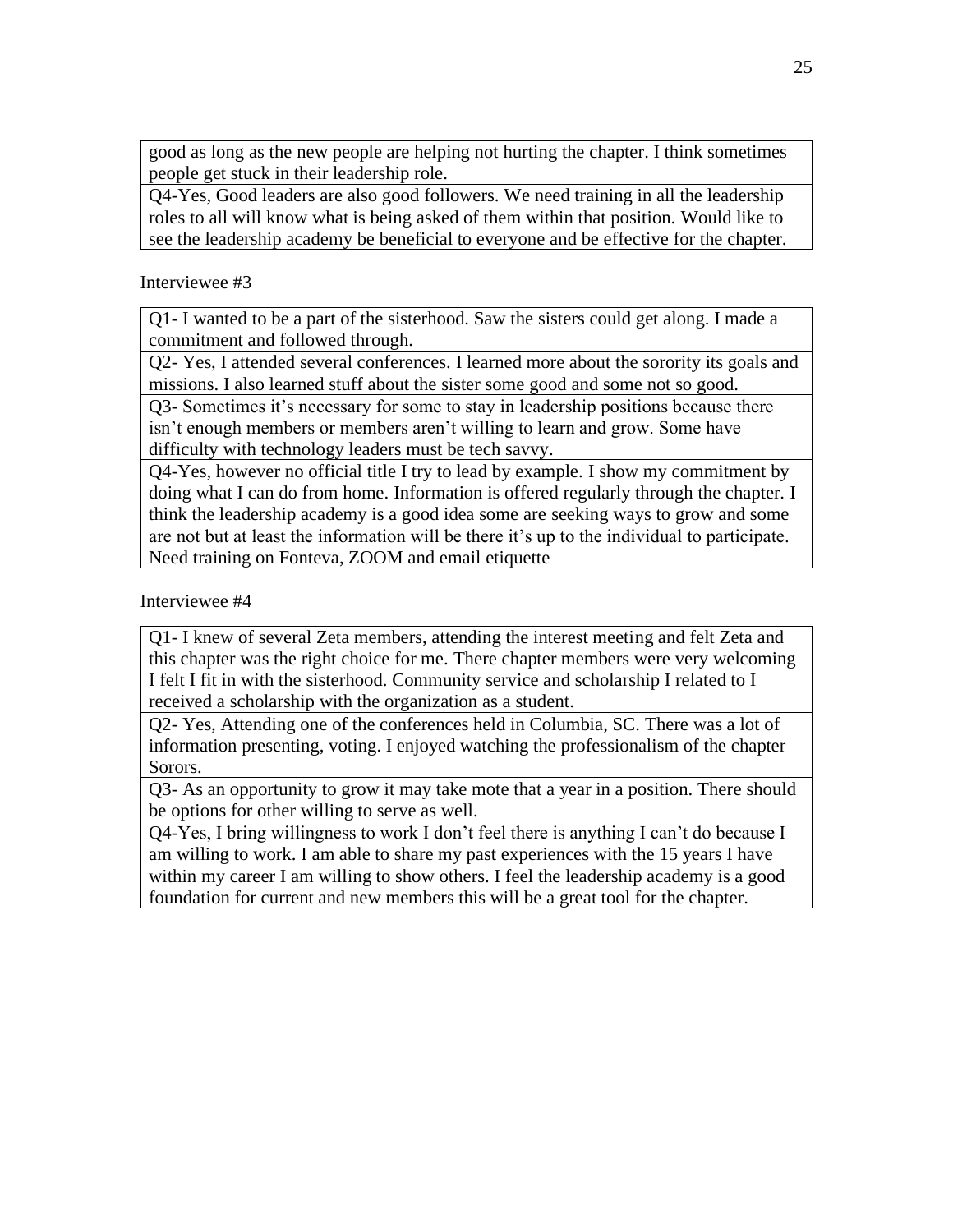**Appendix C**

# Lambda Nu Zeta Chapter Zeta Phi Beta Sorority, Incorporated

# Leadership Academy Manual

# Created November 2021

By: Soror Raven Neal, Doctoral Candidate-Gardner Webb University Soror Tara Ancrum, Project Task Force Soror Katrina Bell, Project Task Force

Final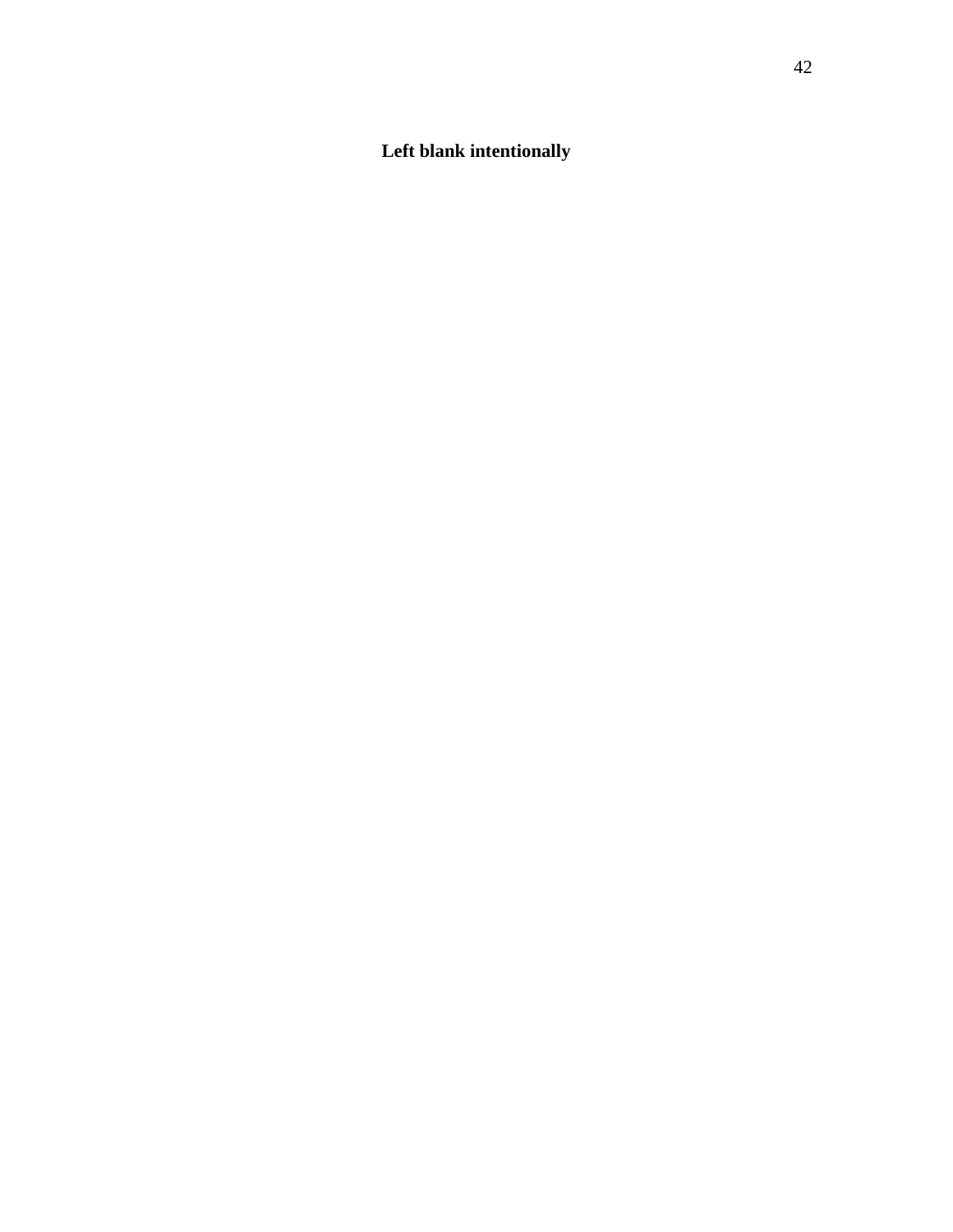#### **Appendix D**

#### **Professional Literature Review**

This literature review is an analysis of some of the recent literature on leadership development and succession planning within organizations. This literature review was done to assist the Lambda Nu Zeta Chapter of Zeta Phi Beta Sorority, Inc. with the challenge of members not running for leadership positions within the chapter. This chapter is a graduate chapter of college-educated women serving the Summerville and Ridgeville, South Carolina areas. The sorority chapter is currently experiencing the recycling of the same members who are providing leadership within the chapter. The question posed is, "Does structured leadership development promote interest in running for leadership positions?" The data collected from the sorority members showed more of a competency issue versus a commitment issue. The intervention being considered is the development of a leadership academy manual containing pertinent information in one place. The manual would educate chapter members who were interested in holding a leadership position but felt unprepared.

There were several searches done to pinpoint the most relevant literature:

- a. leadership within sororities,
- b. leadership development and succession planning within nonprofit organizations, and
- c. leadership development for women

The search under leadership within sororities produced the least amount of relative literature in relation to research found regarding undergraduate chapters. The research shared how holding a leadership position while in a sorority during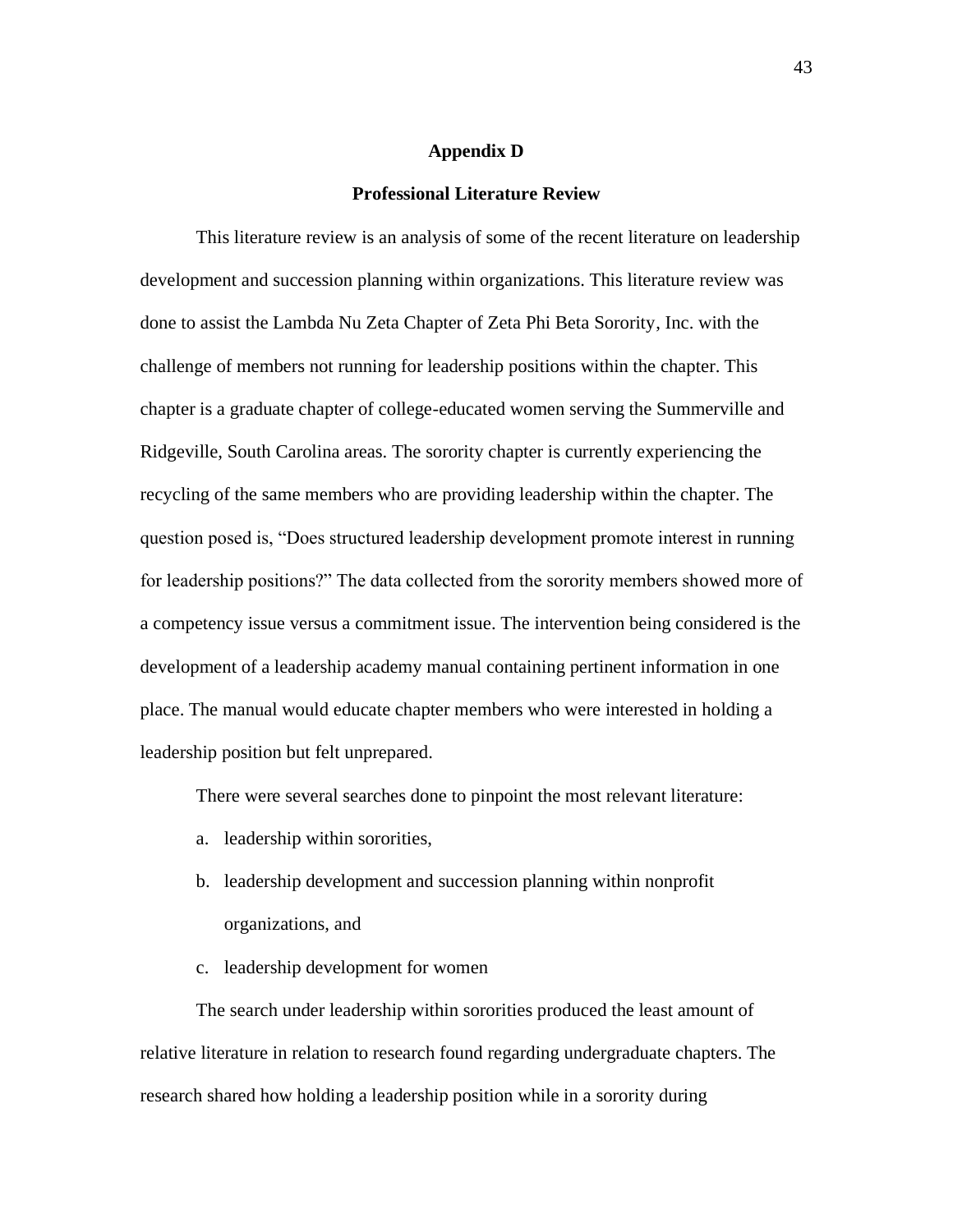undergraduate work impacted academic success and future job placement. The two preceding searches produced relevant literature that would assist in developing a plan for the Lambda Nu Zeta Chapter. Within this literature review, nine articles and two book chapters were used to gather relevant information.

Within the research, the following themes were present:

- a. importance of structure,
- b. importance of having a diverse program, and
- c. importance of mentorship.

Structure and training proved to be a reoccurring theme in the research in relation to leadership development. It is my belief that organizations that want to thrive must have leadership staff in place who are committed, competent, and can work with others in a manner that is unique to their organization. The Lambda Nu Zeta Chapter of Zeta Phi Beta Sorority, Inc., though a small chapter, is active in its community, holds its principles as a top priority, and is a committed group of women who view themselves as family. The sorority chapter has an executive board made up of the leadership positions within the chapter. Each person commits to serve for 2 years; however, most have served longer due to the lack of others stepping up to run for leadership positions. Currently, the chapter does not have any type of formal leadership training or manual for the chapter members currently in or aspiring to be in leadership positions. Leadership development in many organizations is a high priority. Organizations continue to allot funds for training; however, according to researchers, many organizations report a lack of leadership skills among their staff (Lacerenza et al., 2017). According to Lacerenza et al. (2017), for organizations to receive a return investment from training, the training must be focused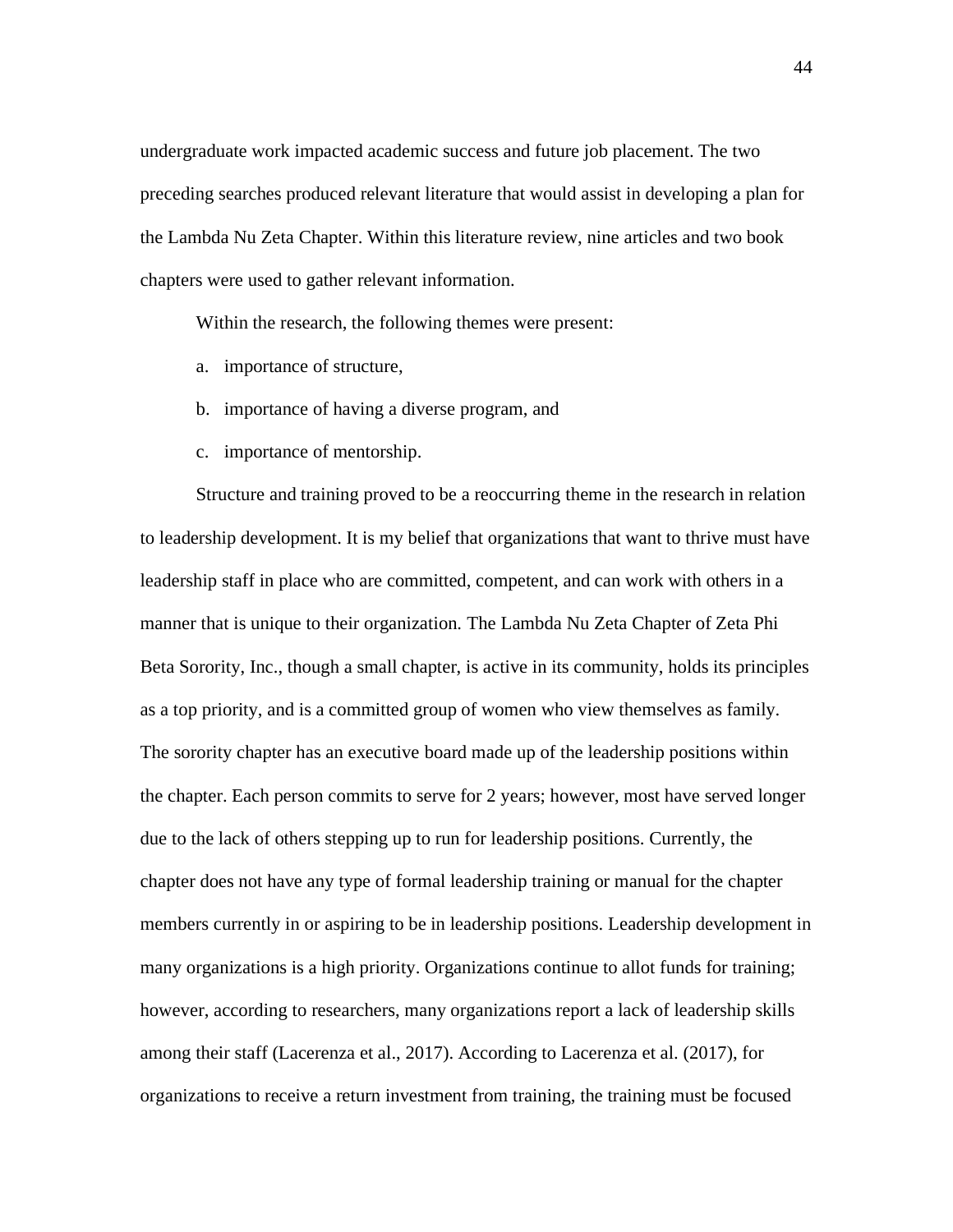and targeted on what works. This statement applies to the project with the sorority chapter as it was important to know what was needed by the members. Data were collected by survey and interview. The data collected were analyzed, and the intervention being created directly comes from what the members expressed was needed. One framework of assessing training effectiveness is categorizing into one of four criteria: reactions, learning, transfer, and results. At this time in building a strategic plan of strengthening leadership development within the Lambda Nu Zeta chapter, reactions and learning are the primary forms of assessment. As far as reaction, the chapter members have shown by participation in data collection that they are excited about having leadership development structure. Members expressed having a leadership academy would benefit the chapter currently and in the future as the chapter continues to thrive. As far as learning, the chapter sees the importance of skill building. The leadership manual being developed will become a part of the leadership training for the chapter and will be revised as needed until the chapter decides to implement something different. One hypothesis for the project is, "The leadership manual will increase the interest in leadership positions within the membership." Specifics in relation to leadership development among women are discussed in Hopkins et al. (2008). According to the data presented in the article, women make up more than half the managerial workforce, have unique leadership strengths, and require unique leadership development (Hopkins et al., 2008). The authors share three differences in leadership for women versus men based on the research conducted: Women use a participative/democratic style of leadership; women behaviors of leadership consist of teamwork, empowerment, sharing information, care for employees, and leadership effectiveness; and effectiveness of leadership between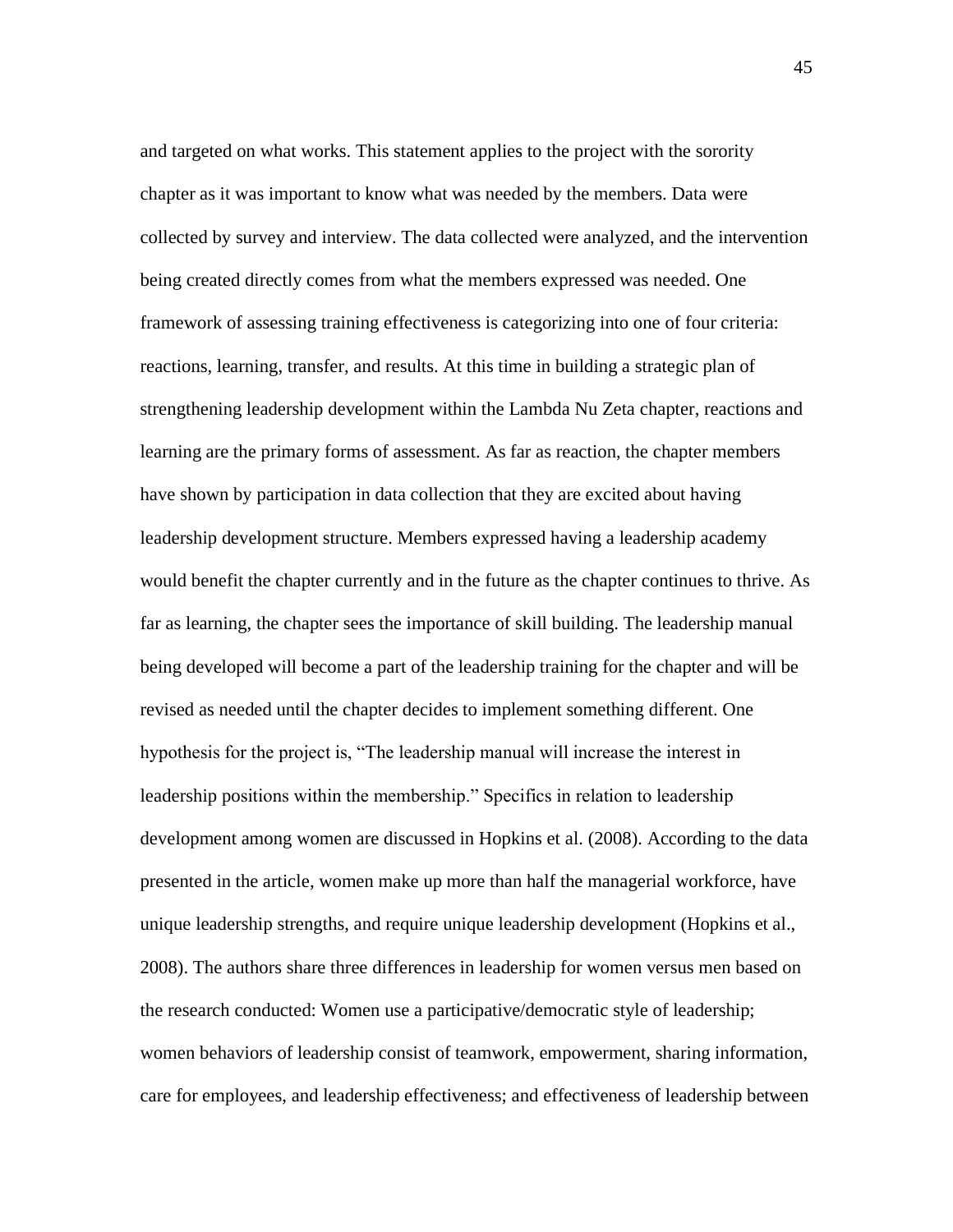women and men does not differ overall. Women tend to be most effective when leading an environment that is female dominant (Hopkins et al., 2008). The theme of the importance of structure is shown by the author's recommendation of a 7-category framework: assessment, training and education, coaching, mentoring, networking, experiential learning, and career planning (Hopkins et al., 2008). In relation to the Lambda Nu Zeta chapter, this framework supports the direction of the leadership academy being implemented. The leadership academy idea came to light after observation and feedback from members and the leaders of the chapter. The data collected also served as an assessment of the needs expressed by the members. Training and education will be addressed through the manual to include coaching and shadowing. The shadowing portion of the academy is when members interested in leadership positions will have the opportunity to shadow the person currently holding that position. The leadership academy has an extension that covers mentoring. Each new member will be matched with a member who has been in the chapter for at least 1 year. In implementing the above, the idea is to benefit both the individual and the chapter. Members will be educated and will feel confident to run for leadership positions. Rothwell and Kazanas (1999a) researched the most frequently used leadership and management development methods, which consisted of unplanned on-the-job training, inhouse classroom training, and planned on-the-job training. The most effective method of the above was planned on-the-job training. This ties into shadowing and coaching, which are being incorporated in the leadership academy for the Lambda Nu Zeta chapter. Rothwell and Kazanas (1999a) discussed the importance of a learning environment where there is a common goal, mission, and vision; however, leaders must recognize that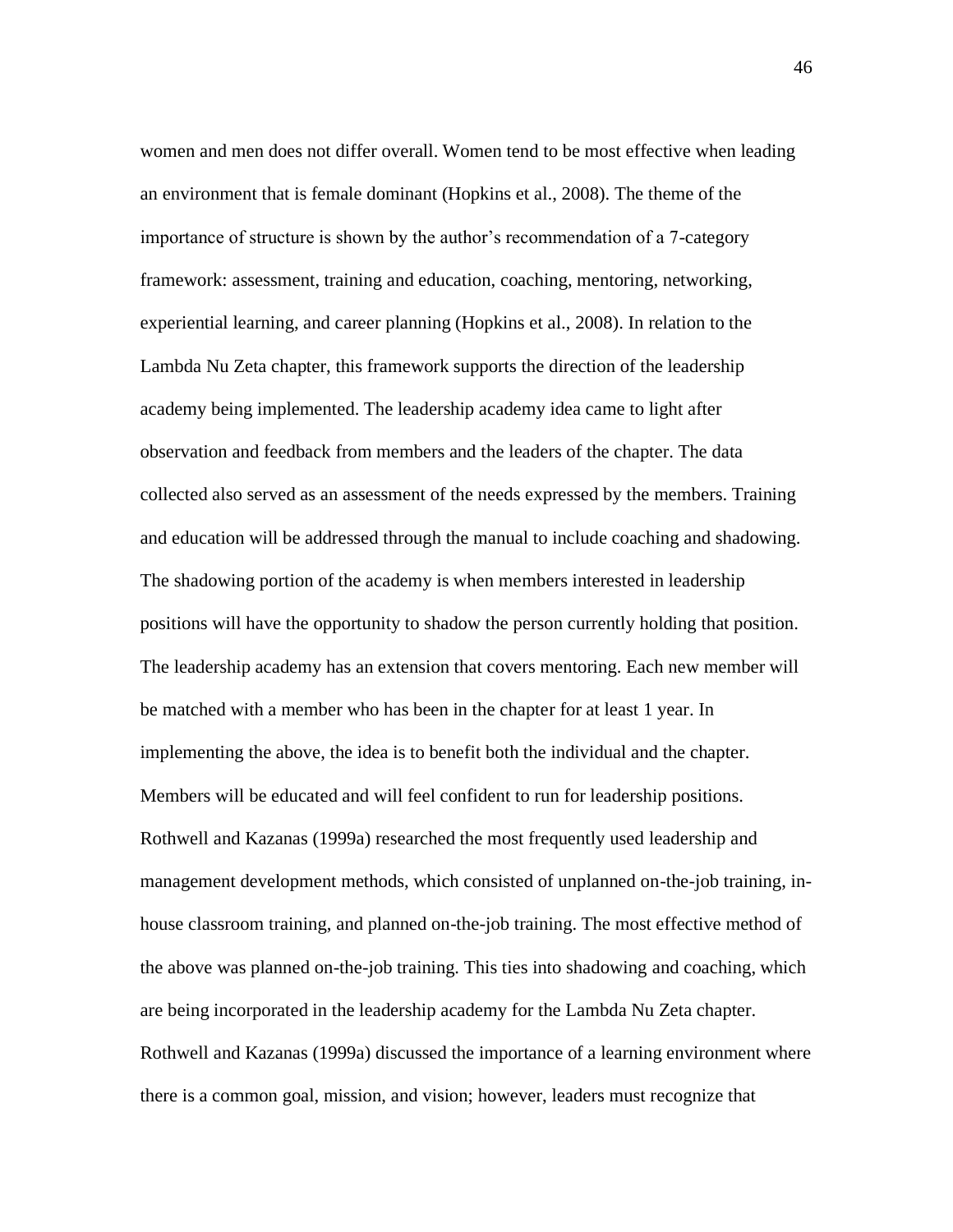everyone has different learning needs. These differences should be addressed in a comprehensive leadership and management development program. The five learning types are (a) cognitive or informational needs; (b) psychomotor or skill needs; (c) affective, feeling, or attitudinal needs; (d) advancement or educational needs; and (e) developmental needs (Rothwell & Kazanas, 1999a).

Succession planning is an important reason for having a structured leadership and management plan. Organizations should be prepared to continue thriving through crisis or loss of someone in a leadership position. The Lambda Nu Zeta chapter has been able to continue moving forward with its annual goals, despite losing some leadership positions; however, this has not been done without flaws. There are members doing double duty, and there are some key positions remaining vacant. Rothwell and Kazanas (1999b) provided the following as the importance of succession planning: (a) creating a surplus of skills, (b) identifying individuals capable of assuming more responsibility, (c) ensuring continuity of operations in the event of sudden loss, (d) identifying individuals as possible replacements for key positions, (e) pinpointing positions in which no successors have been identified, and (f) creating a talent pool of likely candidates for succession from inside. Rothwell and Kazanas (1999b) suggested succession planning occur a minimum of once per year and be structured in a manner that best suits the organization. Rothwell and Kazanas (1999b) however recommended including the following questions for content purposes: What should be the program's purpose? What are the desired results? What positions should be included or excluded? How often should the succession plan be carried out? Who should be involved in identifying and developing possible successors? What forms or other data gathering methods should be used? How will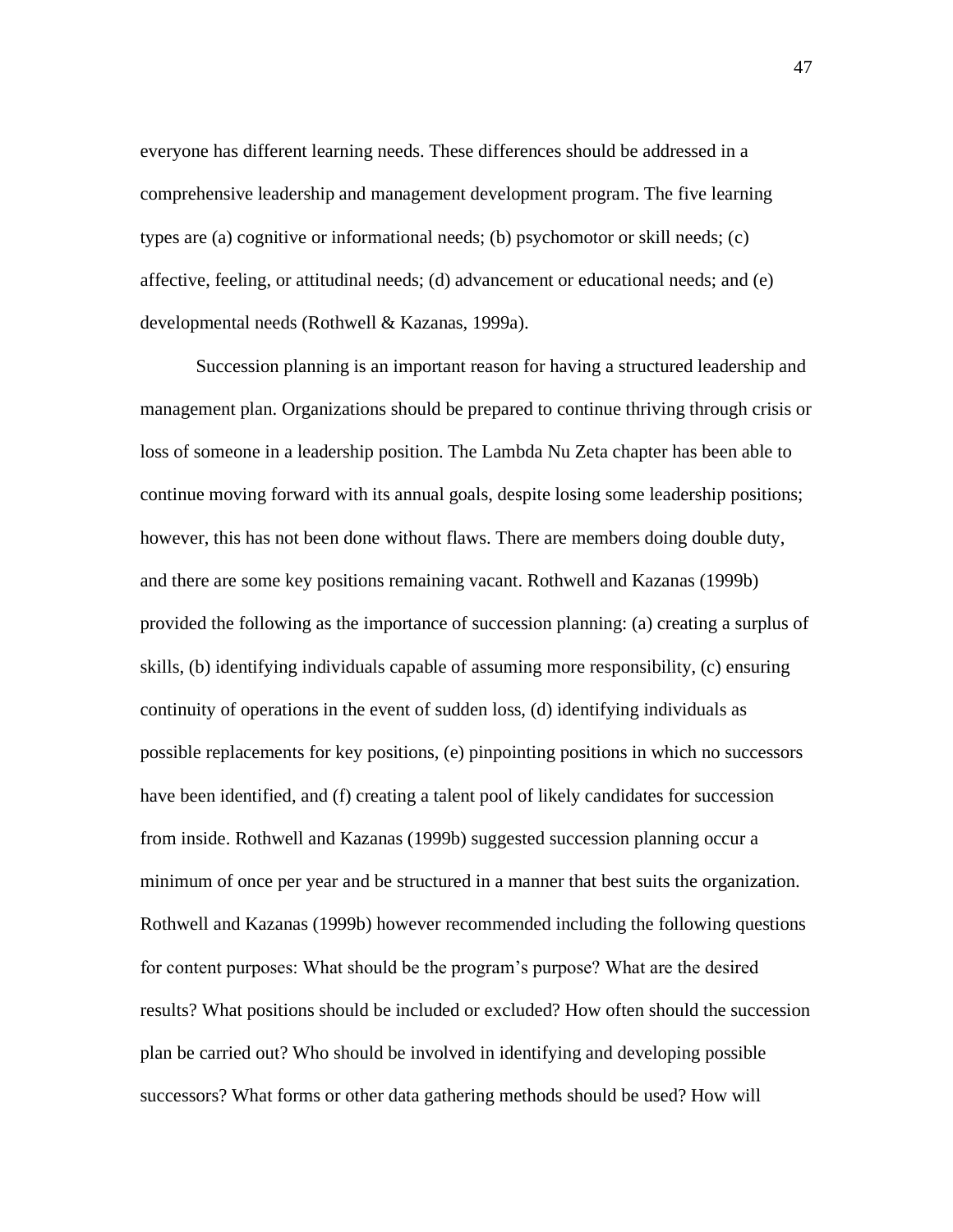confidentiality of the process and its results be ensured? How open should the process be? The Lambda Nu Zeta chapter executive board presently meets yearly for planning and monthly for brief follow-up prior to the chapter meeting. Some of the above structured questions would be an asset to the yearly meeting and will be shared with the executive board.

Diversity within leadership development/programming is important as the people who are being developed into leaders all have different backgrounds and experiences. Though succession planning as described above is straightforward, Cavanaugh (2017) discussed meeting various needs through succession planning as a way of developing talent. According to Cavanaugh, there should be formal and informal learning opportunities to include mentorship, webinars, and formal programs both internal and external to the organization. Cavanaugh went on to describe that experiential learning and mentorship are ways to diversify leadership training and development. The culture of the organization would need to embrace the learning opportunities as an expectation and reward for them to become best practice. As a consultant assisting an organization with leadership development and succession planning, assisting the organization with diverse learning opportunities may be needed. According to Hedge et al. (2008), consulting consists of five stages: (a) brand awareness, (b) building relationships, (c) being able to write proposals that meet the needs of the client, (d) designing to delivery, and (e) evaluation of interventions. These five stages would assist consultants in creating a diverse plan to help organizations with their needs to include leadership development. In looking at sororities specifically, Biddix (2010) stated serving in leadership positions within a sorority help develop leadership skills overall. According to Biddix, leadership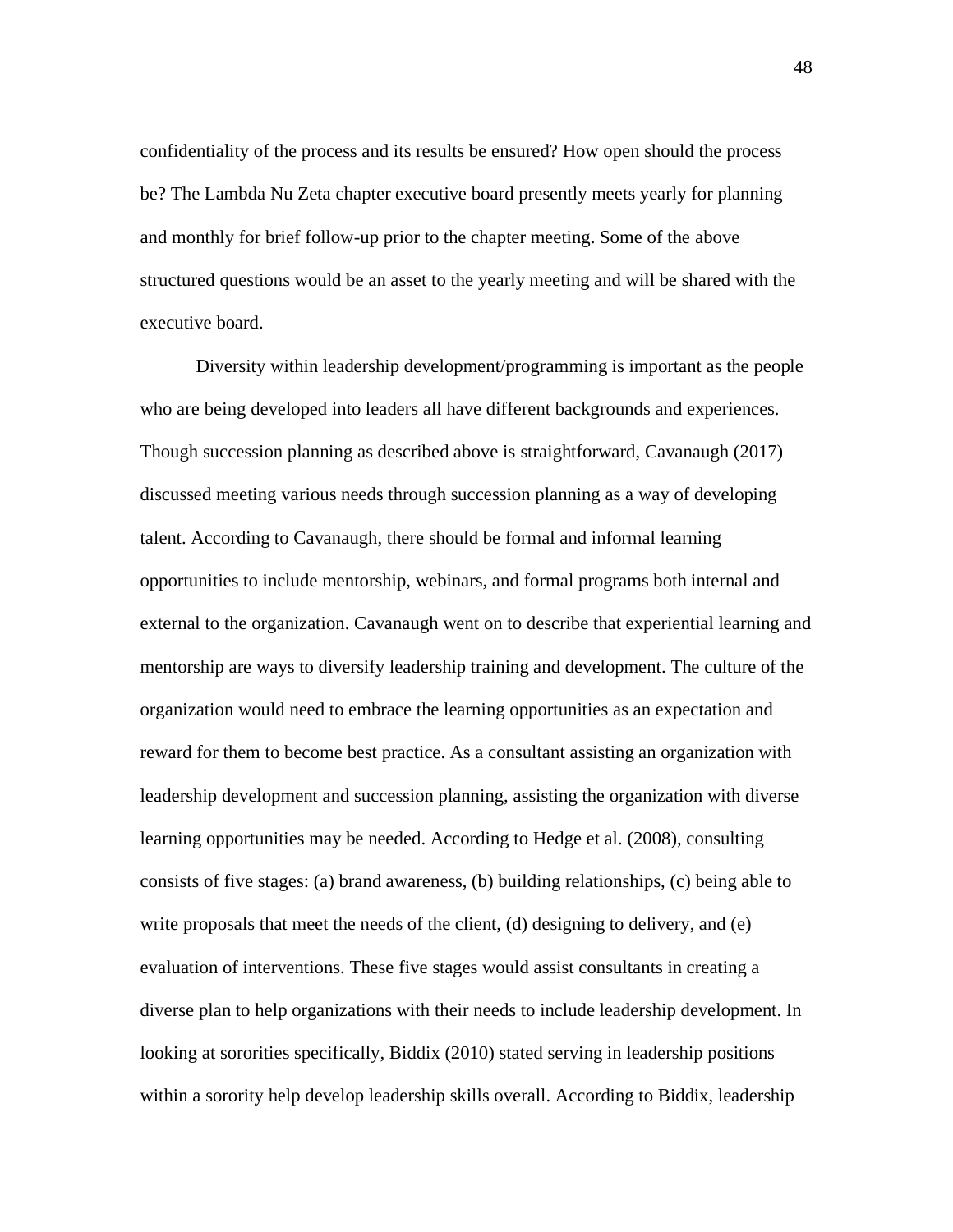skills such as working with diverse populations, handling adversity, balancing conflict, and friendships, standing up for one's beliefs, event planning, delegation, and time management are developed by students while serving in a sorority; however, these skills can be generalized to members in a graduate sorority chapter as well. As a graduate chapter member, all the above skills come into play as well with holding leadership positions within the chapter. In addition, graduate members usually are also balancing a career and family along with other commitments. According to Taylor (2010), leadership is a predominant focus within sororities to include leadership institutes, national conferences, workshops, and mandatory trainings. These opportunities give members the opportunity to gain knowledge in reference to sorority leadership as well as leadership in general. Taylor also reported women leaders thrive better as leaders within a program that has been developed specifically for women. These programs include cultivating values, developing and maintaining relationships, and defining vision. These leadership proponents are incorporated in the Lambda Nu Zeta chapter. Within the data collected, all but one participant felt the values matched up with the sorority's values, which can be suspected drew them to the organization. Long and Snowden (2011) reported there are significant gains between officers versus non-officers within a fraternity or sorority. The gains consisted of a sense of belonging, diverse interactions, interpersonal relationship skills, leadership skills, personal development skills, self-worth, and intrapersonal competence. The research in this article also showed that members who serve in chapter leadership positions experience an increase in abilities to make them better individuals socially and professionally. Though the Lambda Nu Zeta chapter is a graduate chapter, many of the members interviewed during data collection mentioned that they incorporate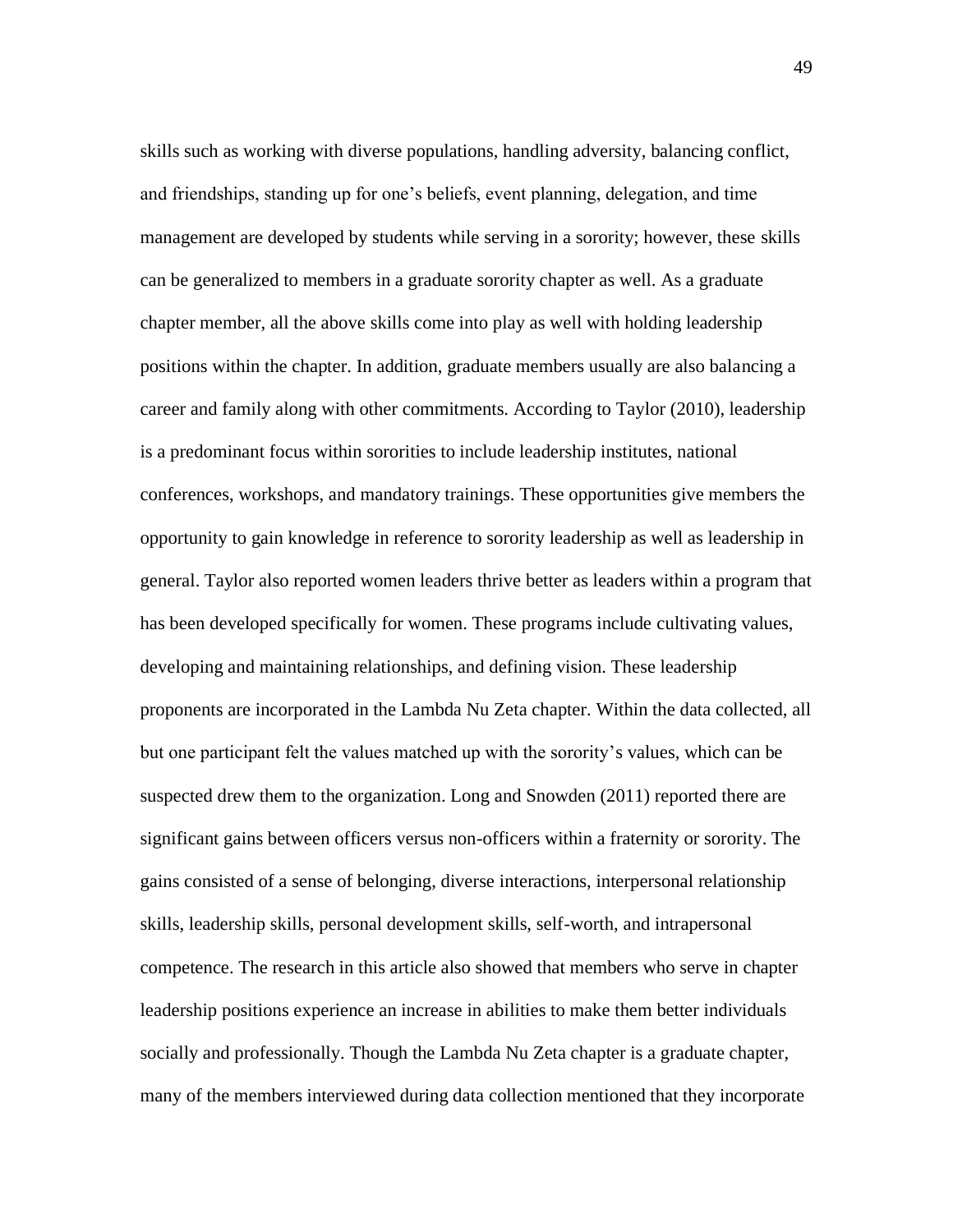their professional expertise in their roles in the sorority and vice versa.

Another common theme present in the research is the importance of mentorship in leadership development. Mentorship is a portion of leadership development that has been incorporated in the leadership academy being developed for the chapter. The idea is that mentorship will help with succession planning as well as retaining members. According to Vitale (2019), though their research did not show a significant impact in the use of a structured mentoring program, many of the nurses self-reported high levels of exemplary leadership practices. Mentorship takes practice; the profession will continue to need to improve the profession and to assist with succession planning (Vitale, 2019). Leadership development should feature both vertical and horizontal development skills to address education, exposure, and experience (Colby & Salinas, 2021). The exposure portion of this point refers to exposure to mentors and role models. This article reviews the Chancellor Academic Leadership Development Program, which is a yearlong program consisting of monthly sessions that contain information. Mentorship is a large portion of this program. The mentor/mentee matches meet frequently to discuss progress and issues (Colby & Salinas, 2021). According to Colby and Salinas (2021), like previous authors, leadership development programs must go beyond the traditional leadership models when considering meeting the needs of women leaders. The suggestion is to include opportunities for connection and long-term and short experiences to support learning. The leadership academy being developed for the Lambda Nu Zeta chapter takes into consideration these recommendations, which play on the strong relational bond already established within the chapter. The chapter is usually engaged in all activities presented to the chapter. They currently participate in social embellishment and activities that are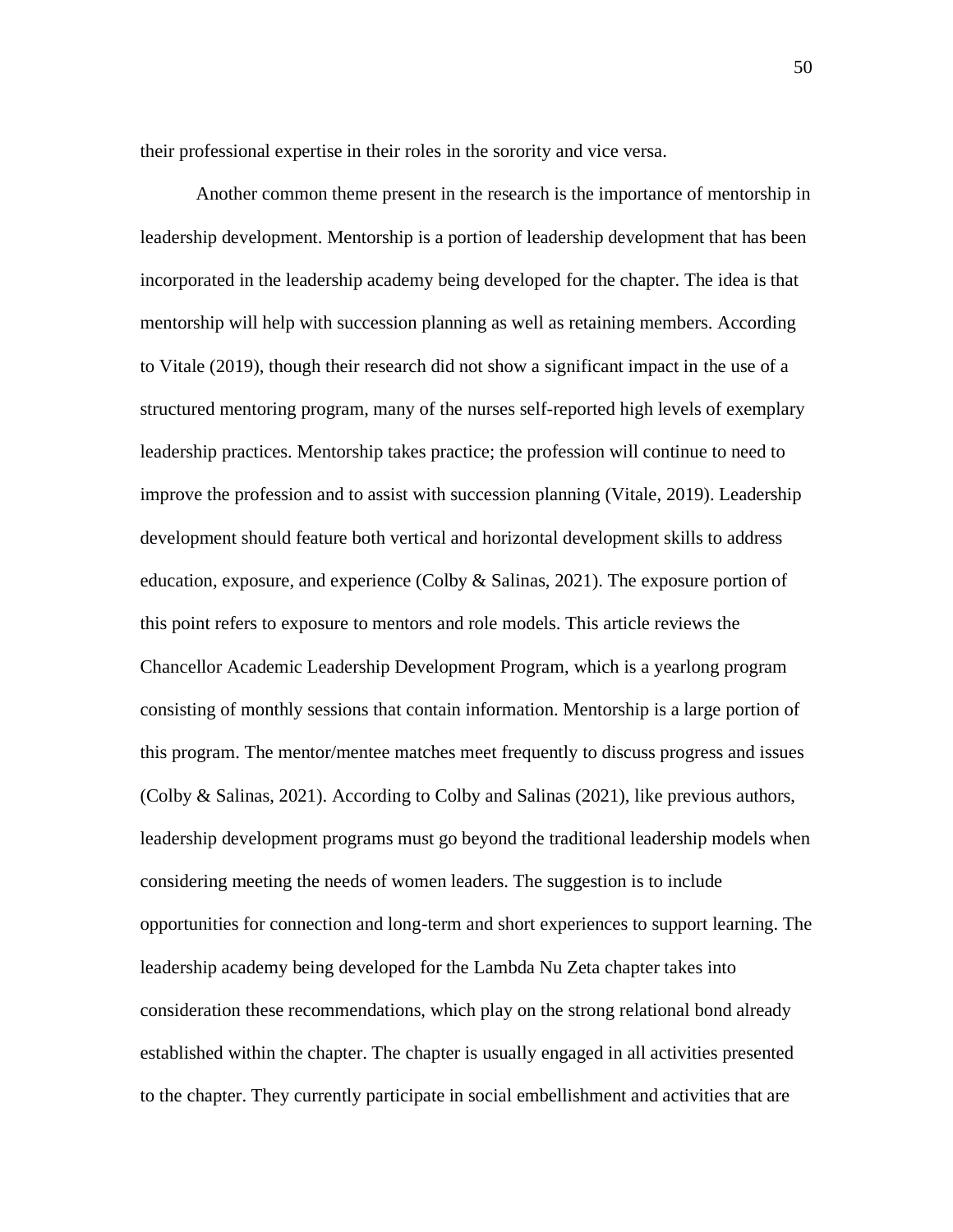required that are more educational and in place usually on a yearly basis.

#### **Summary**

This literature review consisted of the following searches: leadership within sororities, leadership development and succession planning within nonprofit organizations, and leadership development for women. Overall, there was limited research on leadership within sororities other than some data on undergraduate/collegiate chapters. There were common themes present within the research to include (a) importance of structure, (b) importance of having a diverse program, and (c) importance of mentorship. These themes were consistent with the implementation of the leadership academy being developed for the Lambda Nu Zeta chapter. The questions answered within the research were as follows: Will leadership skills gained through serving in a sorority leadership role roll over into personal and professional leadership? Would adding a mentoring program benefit succession planning of the organization? If effectively trained, would members gain increased confidence to serve? The answers to these three questions are yes. Leadership development promotes knowledge and confidence building, which would then impact members' motivation to run for leadership positions.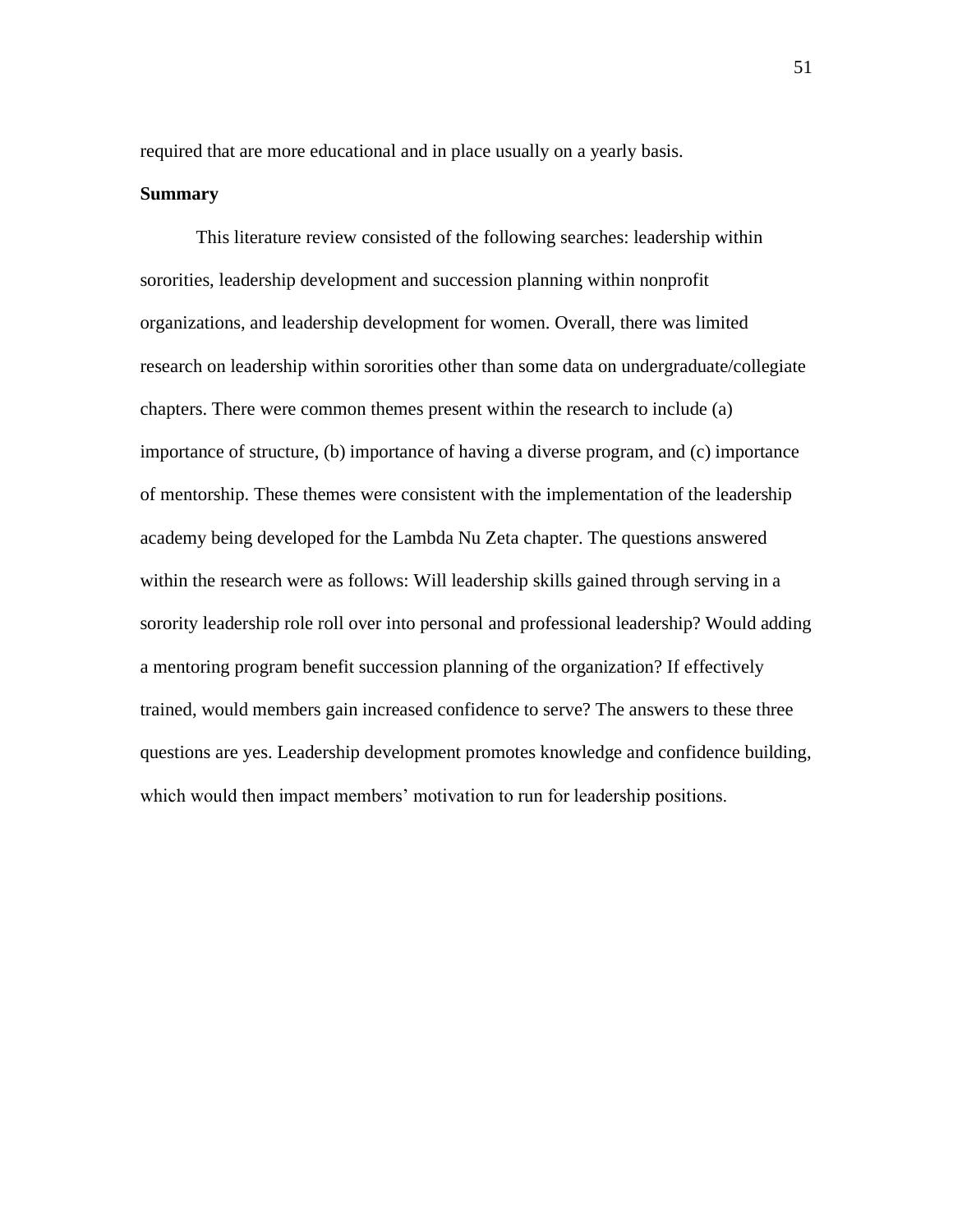#### **References**

- Biddix, J. P. (2010). Fraternities and sororities support leadership development! How do we know? *Oracle: The Research Journal of the Association of Fraternity/Sorority Advisors*, *5*(2), 5-9.
- Cavanaugh, J. C. (2017). Who will lead? The success of succession planning. *Journal of Management Policy and Practice, 18*(2), 22–27.

Colby, S., & Salinas, T. M. L. (2021, January 1). *Intentional leadership development programming for advancing women leaders*. Latest TOC RSS. https://www.ingentaconnect.com/content/magna/jfd/2021/00000035/00000001/art 00004

- Hedge, J. W., Borman, W. C., & Curphy, G. (2008). Consulting for-profit and nonprofit organizations. In *The I/O consultant: Advice and insights for building a successful career* (pp. 65–74). American Psychological Association.
- Hopkins, M. M., O'Neil, D. A., Passarelli, A., & Bilimoria, D. (2008). Women's leadership development strategic practices for women and organizations. *Consulting Psychology Journal: Practice and Research*, *60*(4), 348–365. https://doi.org/10.1037/a0014093

Lacerenza, C. N., Reyes, D. L., Marlow, S. L., Joseph, D. L., & Salas, E. (2017). Leadership training design, delivery, and implementation: A meta-analysis. *Journal of Applied Psychology*, *102*(12), 1686–1718. https://doi.org/10.1037/apl0000241